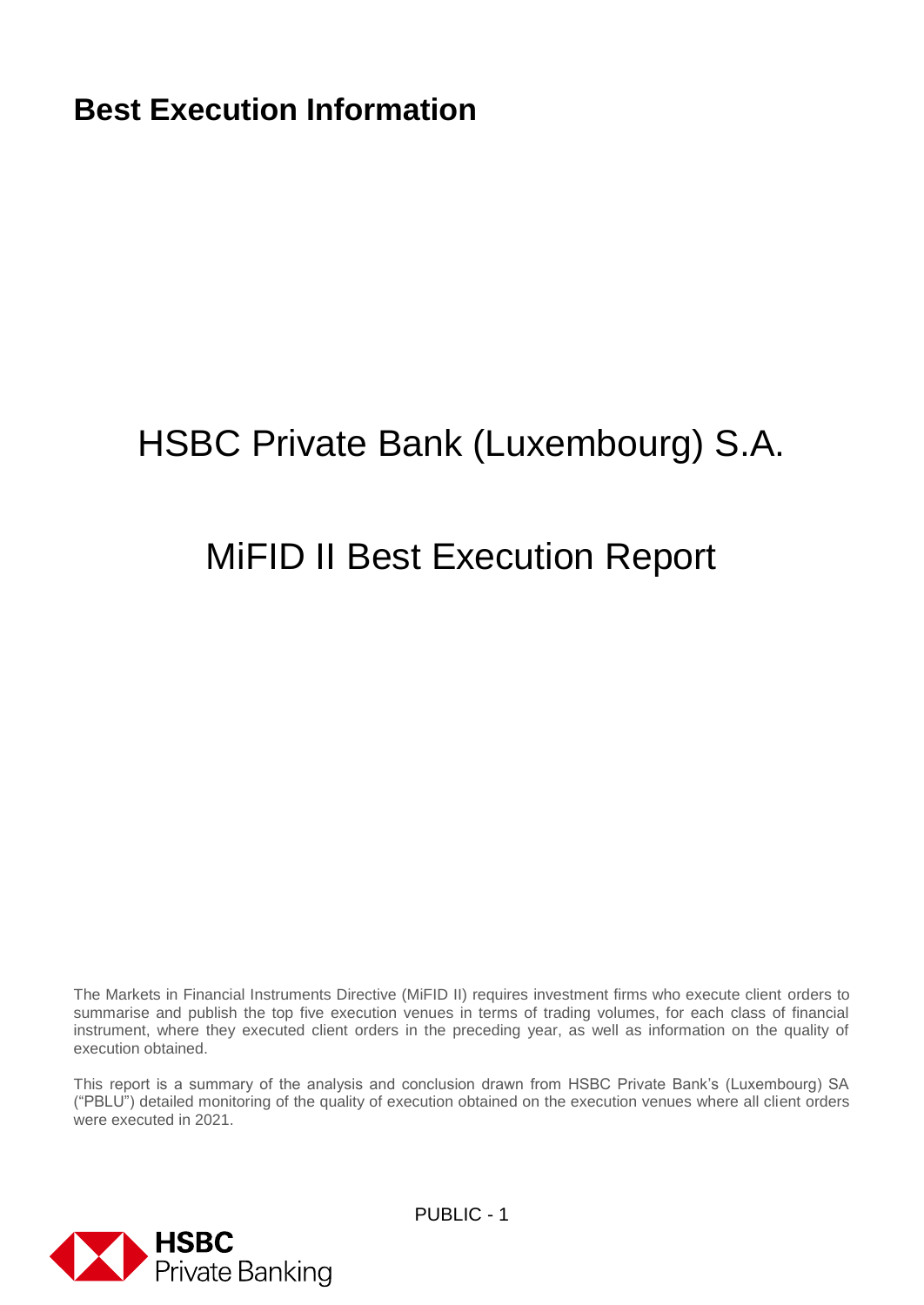### Table of Contents

| 1.   | <b>Commodity Derivatives</b>                                             | 3  |
|------|--------------------------------------------------------------------------|----|
| 2.   | <b>Currency Derivatives</b>                                              | 5  |
| 3.   | Debt Instruments                                                         | 7  |
| 4.   | <b>Equities - Shares and Depositary Receipts</b>                         | 9  |
|      | 4.1. Tick size liquidity bands 1 and 2 (from 0 to 79 trades per day)     | 9  |
|      | 4.2. Tick size liquidity bands 3 and 4 (from 80 to 1 999 trades per day) | 11 |
| 4.3. | Tick size liquidity bands 5 and 6 (from 2 000 trades per day)            | 13 |
| 5.   | <b>Equity Derivatives</b>                                                | 15 |
| 6.   | <b>Exchange Traded Products</b>                                          | 17 |
| 7.   | <b>Securitized Derivatives</b>                                           | 19 |
| 8.   | <b>Other Instruments</b>                                                 | 21 |
|      |                                                                          |    |

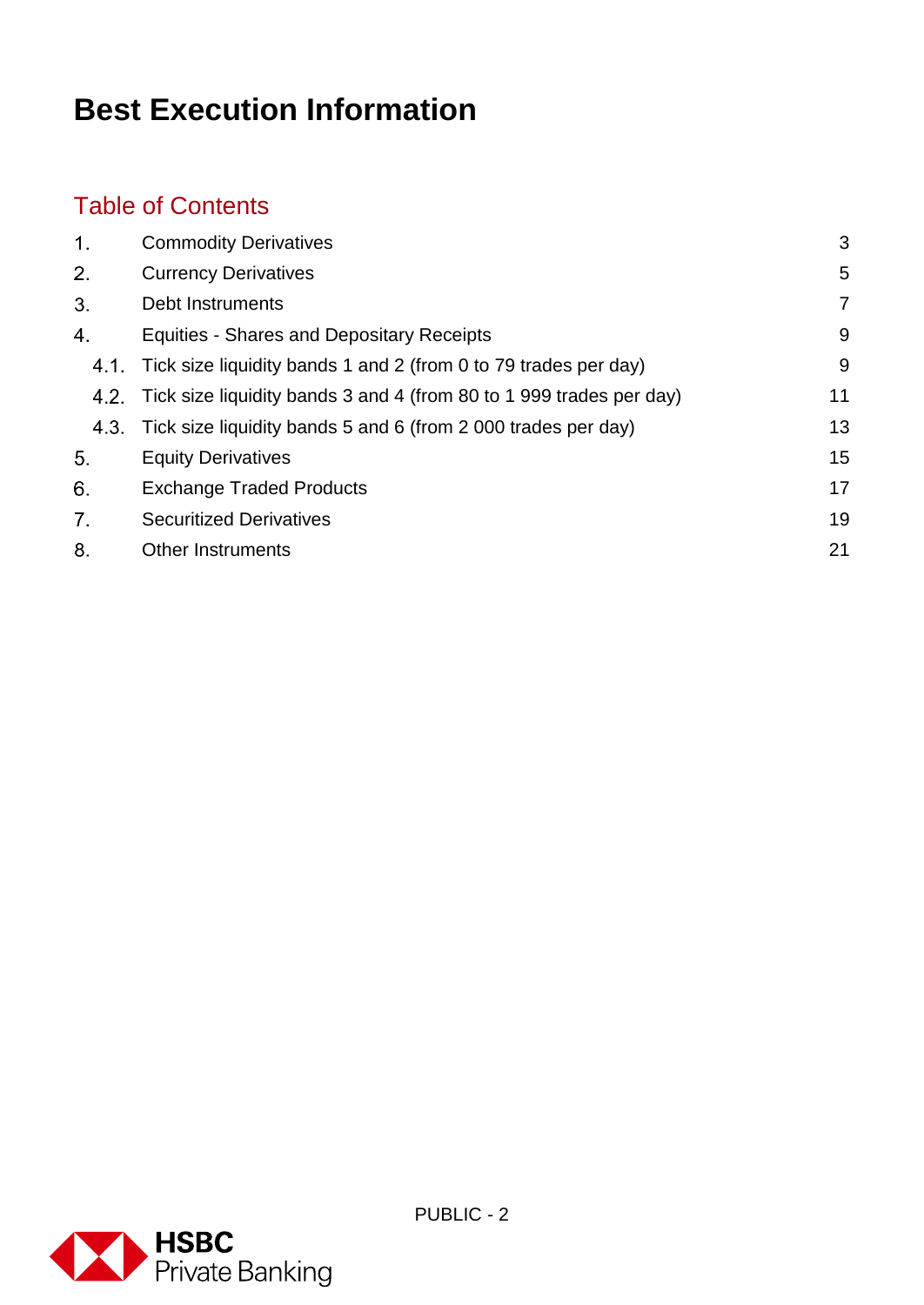#### <span id="page-2-0"></span>Commodity Derivatives

Notification if <1 average trade per business day in the previous year: Y

| Top five execution venues<br>ranked in terms of trading<br>volumes (descending order) | <b>Proportion of</b><br>volume<br>traded as a<br>percentage of<br>total in that<br>class | <b>Proportion of</b><br>orders<br>executed as<br>percentage of<br>total in that<br>class | Percentage of<br>passive orders | Percentage | of aggressive Percentage of<br>orders directed orders |
|---------------------------------------------------------------------------------------|------------------------------------------------------------------------------------------|------------------------------------------------------------------------------------------|---------------------------------|------------|-------------------------------------------------------|
| HSBC PB (Suisse) Geneva<br>(549300LM7URE8RZR5X06)                                     | 100.00%                                                                                  | 100.00%                                                                                  | N/A                             | N/A        | $0.00\%$                                              |

When receiving and executing Client orders, PBLU traders use their best judgment to achieve the optimal balance amongst the following factors:

-Speed - The time between receiving an order and its execution.

-Price - The price of an asset or instrument.

-Costs - All expenses incurred by the client which are directly related to the order execution.

-Likelihood of execution and settlement - The likelihood that the execution venue will be able to complete the client order as per the instructions provided.

-Size of the trade - The size of the trade relative to other trades in the financial instrument.

-Nature of the trade - The particular characteristics of the instrument being traded or the order (eg Limit order).

-Any other consideration which may be relevant to order execution.

As a general rule, when considering the relative importance of these factors, the total consideration paid by our Client will be the most important factor considered by trading desks in achieving best execution. "Total consideration" includes the price of the final instrument and the costs related to execution, including all expenses incurred by our Client which are directly related to the execution. In executing Client orders, the trading desk takes all necessary steps to minimise implicit costs as well as explicit external costs. HSBC also undertakes to make a prior disclosure to its Clients of all its internal costs (see the "Tariff brochure").

There are three categories of costs which trading desks takes into account in evaluating "total consideration":

- Implicit costs: these costs are variable and unknown before a trade. They include the spread, the market impact of a trade, and the opportunity costs of a trade (related to operational constraints, market timing issues, and missed trade costs). These costs depend fundamentally on the trade characteristics, the prevailing market conditions as well as the speed of execution.

- Explicit external costs, which include commissions, fees, taxes, exchange fees, clearing and settlement costs, or any other costs passed onto the Client by intermediaries participating on the transaction; and

- Explicit internal costs, which represent HSBC' remuneration through its commission or spread.

Whilst total consideration is of primary importance in achieving best execution, other factors identified above may also be instrumental in delivering the best possible execution result to the Client. Therefore, in evaluating the relative importance of all factors, HSBC will also take into account:

- the specific nature of the instrument traded;

- the market where such instrument is traded;

- the characteristics of the order relating to the instrument, including the size of the trade relative to other trades in the financial instrument and the need to minimise any possible impact of the order on the market.

HSBC maintains a process to review and mitigate any instances of conflicts arising through the normal course of business. HSBC ensures that all employees are aware of this process and take reasonable steps to identify conflicts of interest that arise or may arise in the course of providing any regulated activity to a client and which may adversely affect clients' interests.

HSBC does not have any price arrangement with any execution venues. Where trading desk does not trade a particular instrument with a full range of counterparties and use only HSBC Global Banking and Markets ("GB&M")

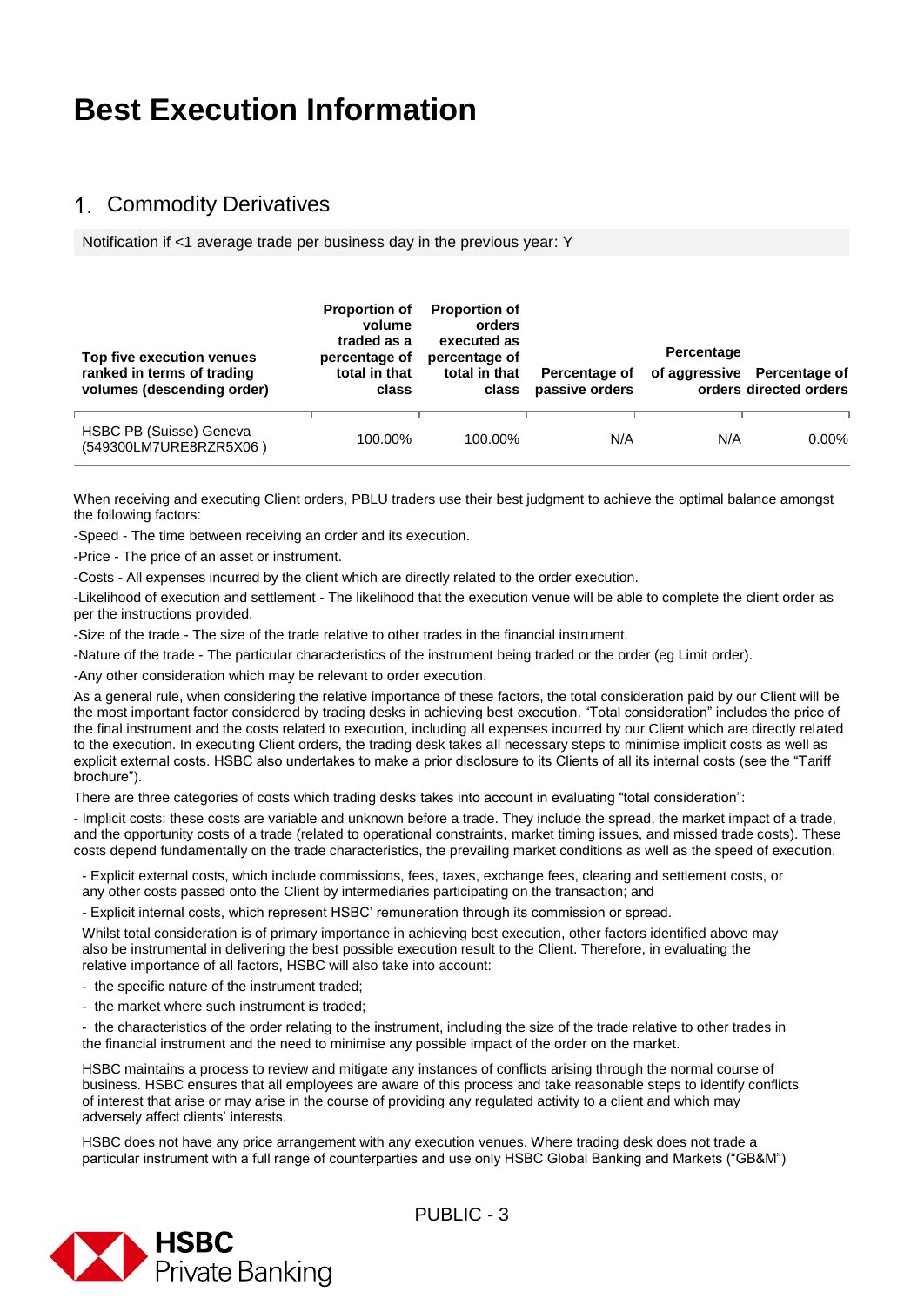or a third party to execute client orders, HSBC is considered to be in a closed architecture environment. This requires HSBC, on a best efforts basis, to compare the prices obtained from GB&M with an alternative available pricing source (e.g. via Bloomberg or Reuters) for those financial instruments where this information is readily publicly available. Where HSBC believes that the price provided by GB&M or a third party is not competitive or where there is no directly comparable investment (when dealing with simple products/structures), HSBC informs clients on a best efforts basis and where achievable obtain the client's consent before executing the transaction with GB&M or a third party.

There was no change in the list of execution venues compared to previous year.

Trading desk doesn't treat categories of clients differently.

Exceptions to the regular process of order management may be allowed only with respect to illiquid financial instruments and unusually large orders, both of which may need to be "worked" during a given period of time, either in search of available liquidity or to ensure the least impact on market price. HSBC will advise its Clients of this fact prior to working the order.

As a general rule, Client orders are not aggregated and are executed on a timely manner and by order of chronological priority. However, there may be instances where Client orders will be bulked, in particular for orders placed on Client portfolios managed by HSBC on a discretionary basis. In all cases, orders can only be aggregated when:

i) The characteristics of the orders makes them suitable for aggregation;

ii) HSBC determines that any such aggregation will not result in any disadvantage to a particular Client; and

iii) In compliance with HSBC' allocation procedures (as may be applicable).

To avoid concentration of risk in external entities, exposure limits by counterparties were defined and are monitored prior to any trade.

The trader best price selection is potentially limited then by exposure threshold defined by credit risk function. These limits apply as well to intra-group trades.

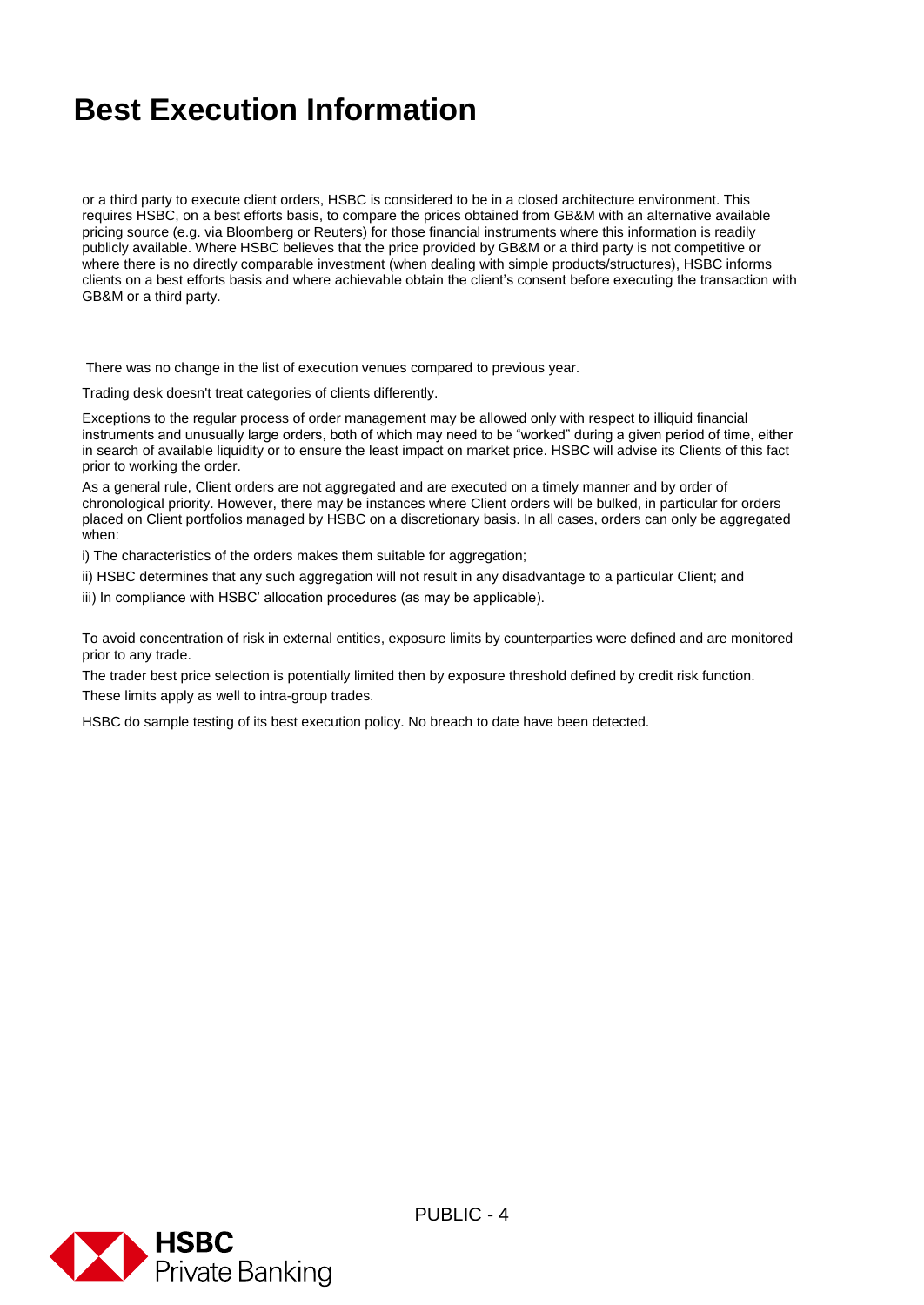#### <span id="page-4-0"></span>2. Currency Derivatives

Notification if <1 average trade per business day in the previous year: N

| Top five execution venues<br>ranked in terms of trading<br>volumes (descending order) | <b>Proportion of</b><br>volume<br>traded as a<br>percentage of<br>total in that<br>class | <b>Proportion of</b><br>orders<br>executed as<br>percentage of<br>total in that<br>class | Percentage of<br>passive orders | Percentage | of aggressive Percentage of<br>orders directed orders |
|---------------------------------------------------------------------------------------|------------------------------------------------------------------------------------------|------------------------------------------------------------------------------------------|---------------------------------|------------|-------------------------------------------------------|
| HSBC PB (Suisse) Geneva<br>(549300LM7URE8RZR5X06)                                     | 100.00%                                                                                  | 100.00%                                                                                  | N/A                             | N/A        | $0.00\%$                                              |

When receiving and executing Client orders, PBLU traders use their best judgment to achieve the optimal balance amongst the following factors:

-Speed - The time between receiving an order and its execution.

-Price - the price of an asset or instrument.

-Costs - All expenses incurred by the client which are directly related to the order execution.

-Likelihood of execution and settlement - The likelihood that the execution venue will be able to complete the client order as per the instructions provided.

-Size of the trade - The size of the trade relative to other trades in the financial instrument.

-Nature of the trade - The particular characteristics of the instrument being traded or the order (eg Limit order).

-Any other consideration which may be relevant to order execution.

As a general rule, when considering the relative importance of these factors, the total consideration paid by our Client will be the most important factor considered by trading desks in achieving best execution. "Total consideration" includes the price of the final instrument and the costs related to execution, including all expenses incurred by our Client which are directly related to the execution. In executing Client orders, the trading desk takes all necessary steps to minimise implicit costs as well as explicit external costs. HSBC also undertakes to make a prior disclosure to its Clients of all its internal costs (see the "Tariff brochure").

There are three categories of costs which trading desks takes into account in evaluating "total consideration":

- Implicit costs: these costs are variable and unknown before a trade. They include the spread, the market impact of a trade, and the opportunity costs of a trade (related to operational constraints, market timing issues, and missed trade costs). These costs depend fundamentally on the trade characteristics, the prevailing market conditions as well as the speed of execution.

- Explicit external costs, which include commissions, fees, taxes, exchange fees, clearing and settlement costs, or any other costs passed onto the Client by intermediaries participating on the transaction; and

- Explicit internal costs, which represent HSBC' remuneration through its commission or spread.

Whilst total consideration is of primary importance in achieving best execution, other factors identified above may also be instrumental in delivering the best possible execution result to the Client. Therefore, in evaluating the relative importance of all factors, HSBC will also take into account:

- the specific nature of the instrument traded;
- the market where such instrument is traded;

- the characteristics of the order relating to the instrument, including the size of the trade relative to other trades in the financial instrument and the need to minimise any possible impact of the order on the market.

HSBC maintains a process to review and mitigate any instances of conflicts arising through the normal course of business. HSBC ensures that all employees are aware of this process and take reasonable steps to identify conflicts of interest that arise or may arise in the course of providing any regulated activity to a client and which may adversely affect clients' interests.

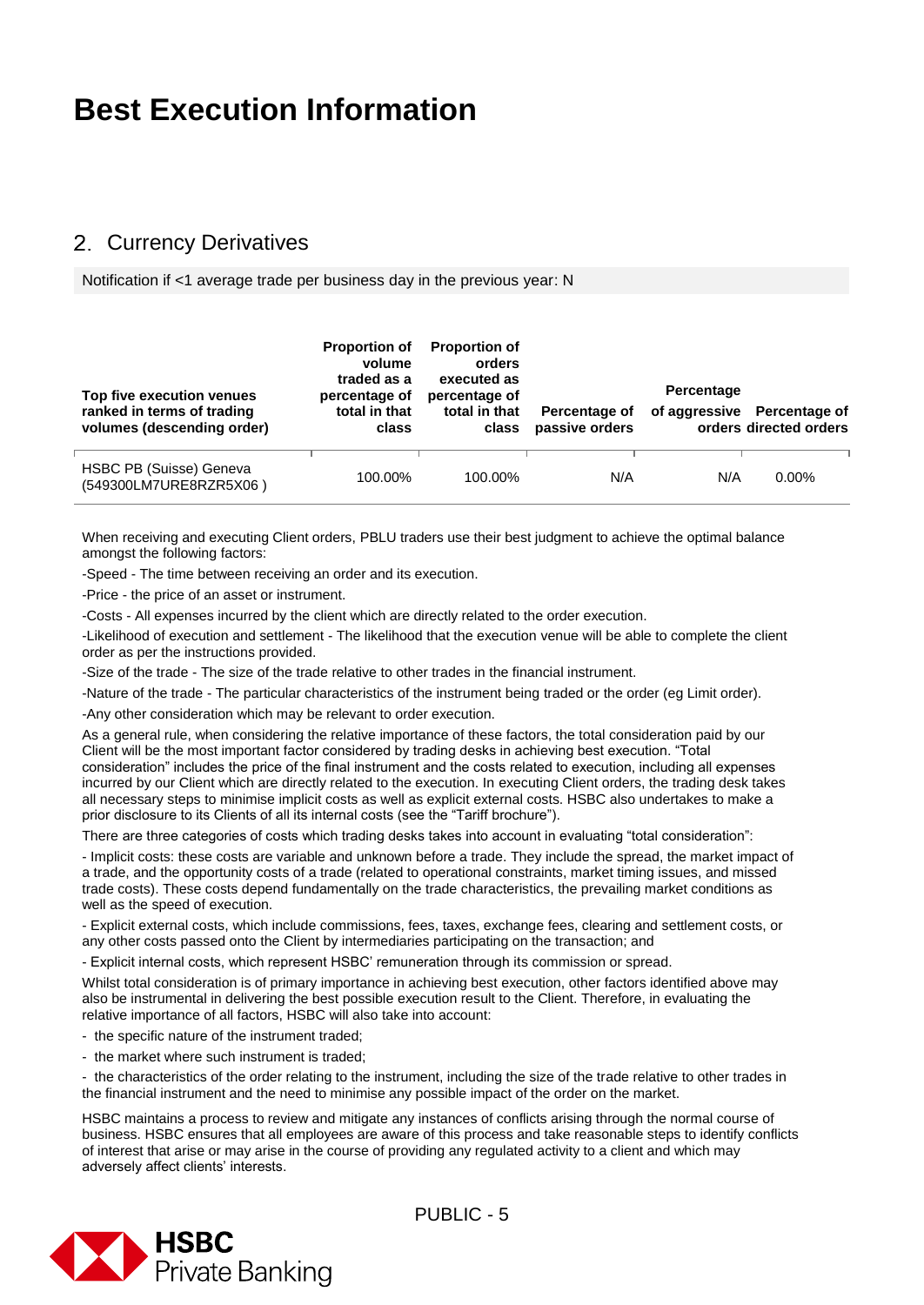HSBC does not have any price arrangement with any execution venues. Where trading desk does not trade a particular instrument with a full range of counterparties and use only HSBC Global Banking and Markets ("GB&M") or a third party to execute client orders, HSBC is considered to be in a closed architecture environment. This requires HSBC, on a best efforts basis, to compare the prices obtained from GB&M with an alternative available pricing source (e.g. via Bloomberg or Reuters) for those financial instruments where this information is readily publicly available. Where HSBC believes that the price provided by GB&M or a third party is not competitive or where there is no directly comparable investment (when dealing with simple products/structures), HSBC informs clients on a best efforts basis and where achievable obtain the client's consent before executing the transaction with GB&M or a third party.

There was no change in the list of counterparties compared to previous reporting year.

Trading desk doesn't treat categories of clients differently.

Exceptions to the regular process of order management may be allowed only with respect to illiquid financial instruments and unusually large orders, both of which may need to be "worked" during a given period of time, either in search of available liquidity or to ensure the least impact on market price. HSBC will advise its Clients of this fact prior to working the order.

As a general rule, Client orders are not aggregated and are executed on a timely manner and by order of chronological priority. However, there may be instances where Client orders will be bulked, in particular for orders placed on Client portfolios managed by HSBC on a discretionary basis. In all cases, orders can only be aggregated when:

i) The characteristics of the orders makes them suitable for aggregation;

ii) HSBC determines that any such aggregation will not result in any disadvantage to a particular Client; and

iii) In compliance with HSBC' allocation procedures (as may be applicable).

To avoid concentration of risk in external entities, exposure limits by counterparties were defined and are monitored prior to any trade.

The trader best price selection is potentially limited then by exposure threshold defined by credit risk function. These limits apply as well to intra-group trades.

HSBC do sample testing of its best execution policy. Two breaches were detected through regular monitoring over the year. Those breaches were related to operational issues which have been escalated. Mitigations measures have been taken and corrective actions to compensate clients were processed.

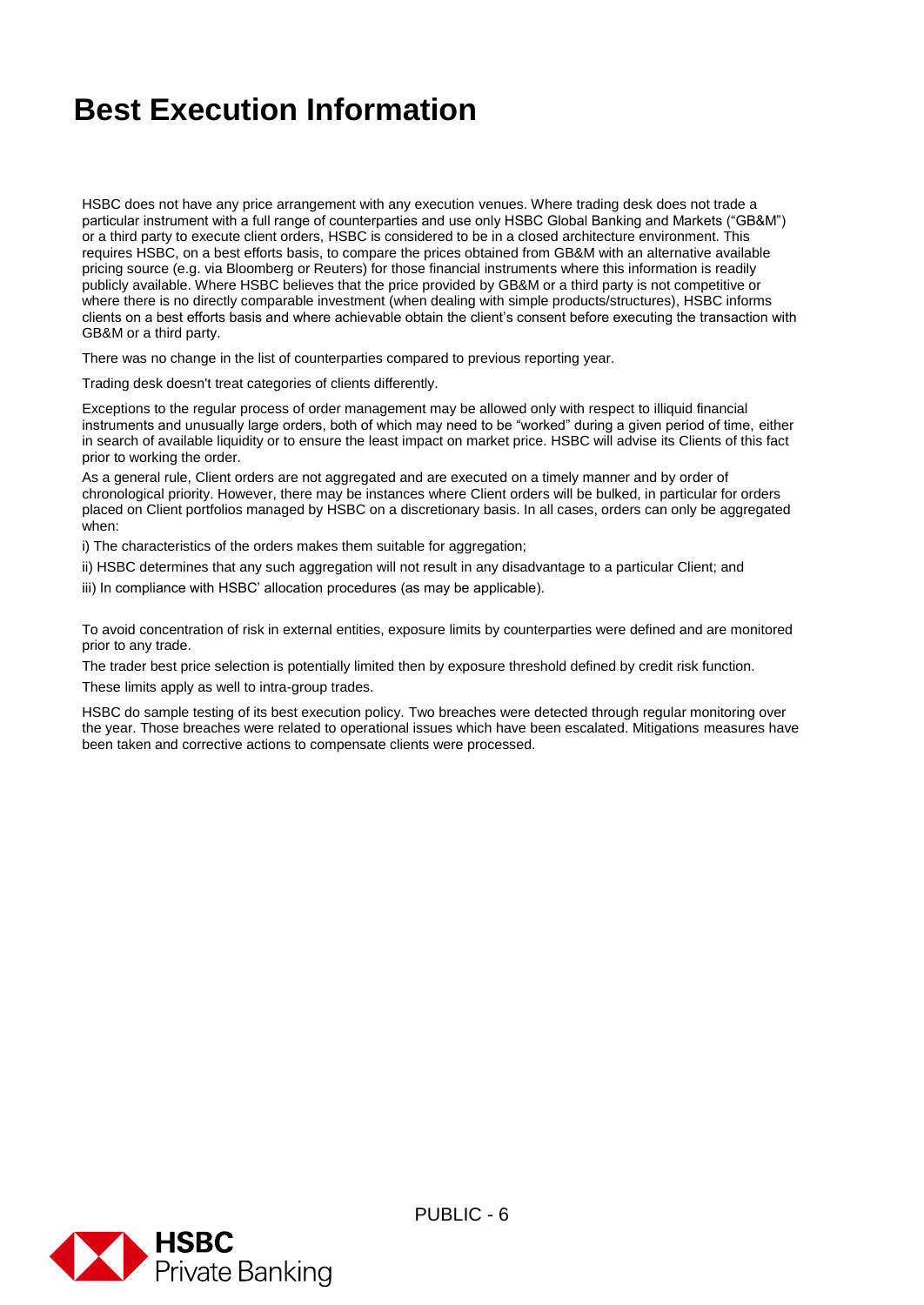#### <span id="page-6-0"></span> $\mathcal{S}$ Debt Instruments

Notification if <1 average trade per business day in the previous year: N

| Top five execution venues ranked in<br>terms of trading volumes<br>(descending order) | <b>Proportion of</b><br>volume traded<br>as a<br>percentage of<br>total in that<br>class | <b>Proportion of</b><br>orders executed<br>as percentage of<br>total in that class | Percentage<br>of passive<br>orders | Percentage Percentage<br>of aggressive of directed<br>orders | orders   |
|---------------------------------------------------------------------------------------|------------------------------------------------------------------------------------------|------------------------------------------------------------------------------------|------------------------------------|--------------------------------------------------------------|----------|
| <b>UBS AG LONDONF</b><br>(BFM8T61CT2L1QCEMIK50)                                       | 15.87%                                                                                   | 13.13 %                                                                            | 9.17%                              | 3.97%                                                        | $0.00\%$ |
| <b>HSBC BANK PLC LONDON</b><br>(MP6I5ZYZBEU3UXPYFY54)                                 | 9.64%                                                                                    | 7.52%                                                                              | 2.74%                              | 4.79%                                                        | $0.00\%$ |
| <b>JP MORGAN SEC LONDON</b><br>(K6Q0W1PS1L1O4IQL9C32)                                 | 8.86%                                                                                    | 8.89%                                                                              | 1.78%                              | 7.11%                                                        | $0.00\%$ |
| <b>MORGAN STANLEY LONDON</b><br>(4PQUHN3JPFGFNF3BB653)                                | 5.65%                                                                                    | 13.82%                                                                             | 1.50%                              | 12.31%                                                       | $0.00\%$ |
| <b>BNP PARIBAS SA</b><br>PARIS(R0MUWSFPU8MPRO8K5P83)                                  | 5.62%                                                                                    | 2.05%                                                                              | 0.68%                              | 1.37%                                                        | $0.00\%$ |

When receiving and executing Client orders, PBLU traders use their best judgment to achieve the optimal balance amongst the following factors:

-Speed - The time between receiving an order and its execution.

-Price - the price of an asset or instrument.

-Costs - All expenses incurred by the client which are directly related to the order execution.

-Likelihood of execution and settlement - The likelihood that the execution venue will be able to complete the client order as per the instructions provided.

-Size of the trade - The size of the trade relative to other trades in the financial instrument.

-Nature of the trade - The particular characteristics of the instrument being traded or the order (eg Limit order).

-Any other consideration which may be relevant to order execution.

As a general rule, when considering the relative importance of these factors, the total consideration paid by our Client will be the most important factor considered by trading desks in achieving best execution. "Total consideration" includes the price of the final instrument and the costs related to execution, including all expenses incurred by our Client which are directly related to the execution. In executing Client orders, the trading desk takes all necessary steps to minimise implicit costs as well as explicit external costs. HSBC also undertakes to make a prior disclosure to its Clients of all its internal costs (see the "Tariff brochure").

There are three categories of costs which trading desks takes into account in evaluating "total consideration":

- Implicit costs: these costs are variable and unknown before a trade. They include the spread, the market impact of a trade, and the opportunity costs of a trade (related to operational constraints, market timing issues, and missed trade costs). These costs depend fundamentally on the trade characteristics, the prevailing market conditions as well as the speed of execution.

- Explicit external costs, which include commissions, fees, taxes, exchange fees, clearing and settlement costs, or any other costs passed onto the Client by intermediaries participating on the transaction; and

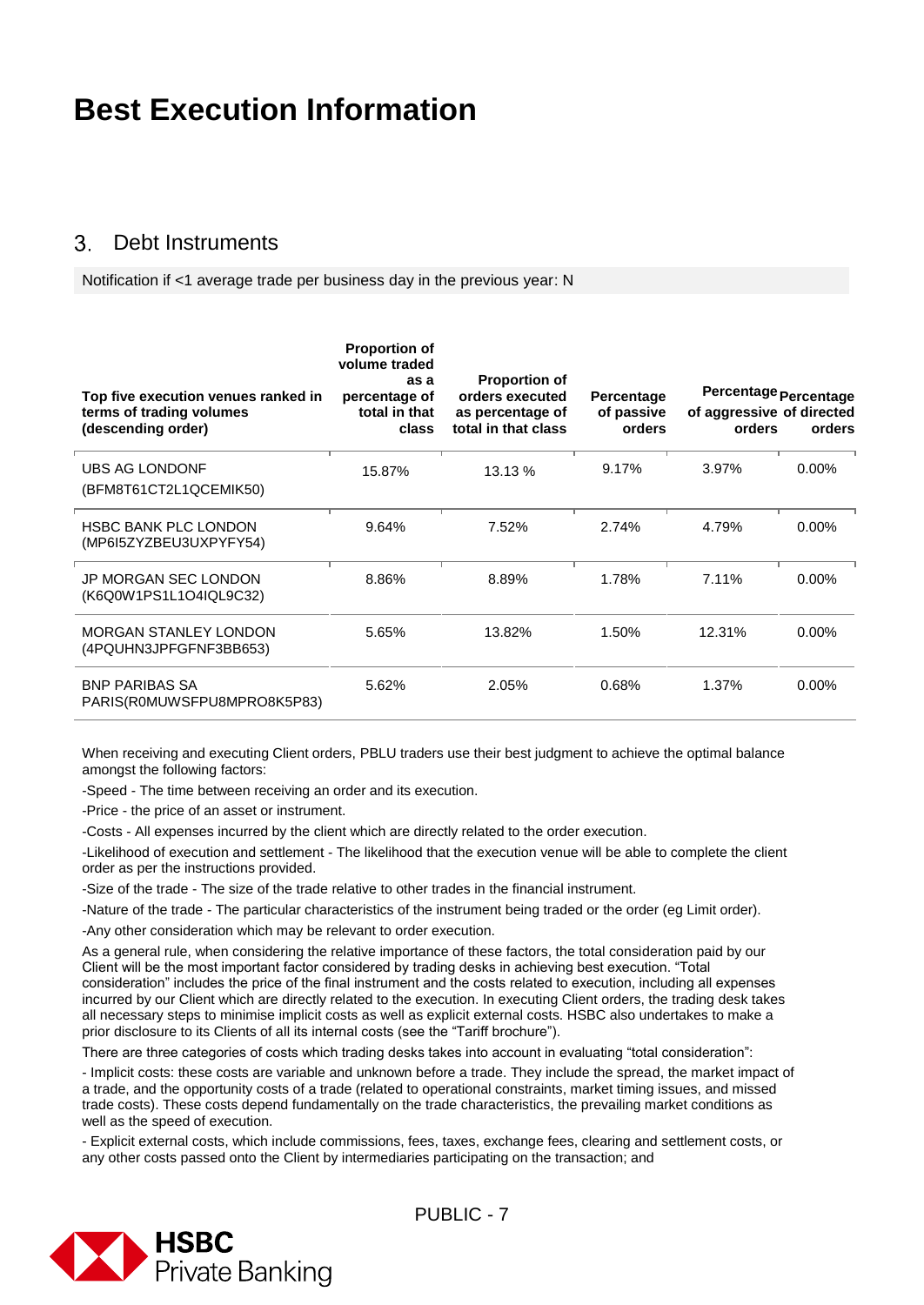- Explicit internal costs, which represent HSBC' remuneration through its commission or spread.

Whilst total consideration is of primary importance in achieving best execution, other factors identified above may also be instrumental in delivering the best possible execution result to the Client. Therefore, in evaluating the relative importance of all factors, HSBC will also take into account:

- the specific nature of the instrument traded;

- the market where such instrument is traded;

- the characteristics of the order relating to the instrument, including the size of the trade relative to other trades in the financial instrument and the need to minimise any possible impact of the order on the market.

HSBC maintains a process to review and mitigate any instances of conflicts arising through the normal course of business. HSBC ensures that all employees are aware of this process and take reasonable steps to identify conflicts of interest that arise or may arise in the course of providing any regulated activity to a client and which may adversely affect clients' interests.

HSBC/PBLU does not have any price arrangement with any execution venues.

The list of execution venues listed have change slightly with the new inclusion of BNP Paribas and Morgan Stanley when Citigroup and Nomura have been allocated lower volumes this year. This is the result of our best execution process for specific orders received from our clients during the reporting period.

Trading desk doesn't treat categories of clients differently.

Exceptions to the regular process of order management may be allowed only with respect to illiquid financial instruments and unusually large orders, both of which may need to be "worked" during a given period of time, either in search of available liquidity or to ensure the least impact on market price. HSBC will advise its Clients of this fact prior to working the order.

As a general rule, Client orders are not aggregated and are executed on a timely manner and by order of chronological priority. However, there may be instances where Client orders will be bulked, in particular for orders placed on Client portfolios managed by HSBC on a discretionary basis. In all cases, orders can only be aggregated when:

i) The characteristics of the orders makes them suitable for aggregation;

ii) HSBC determines that any such aggregation will not result in any disadvantage to a particular Client; and

iii) In compliance with HSBC' allocation procedures (as may be applicable).

To avoid concentration of risk in external entities, exposure limits by counterparties were defined and are monitored prior to any trade.

The trader best price selection is potentially limited then by exposure threshold defined by credit risk function.

These limits apply as well to intra-group trades.

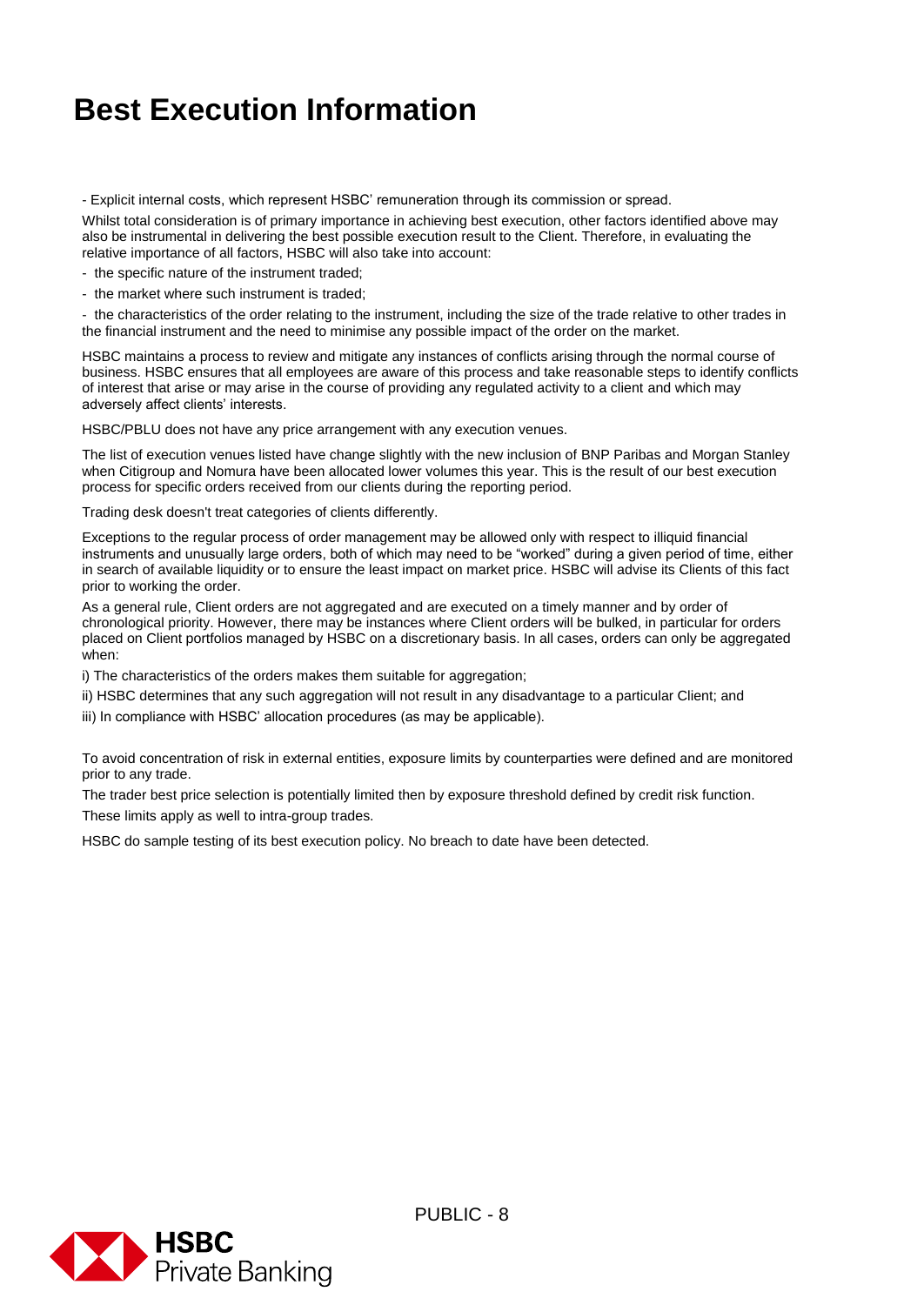#### <span id="page-8-0"></span>Equities - Shares and Depositary Receipts

#### <span id="page-8-1"></span>4.1. Tick size liquidity bands 1 and 2 (from 0 to 79 trades per day)

Notification if <1 average trade per business day in the previous year: N

| Top five execution venues<br>ranked in terms of trading<br>volumes (descending order) | <b>Proportion of</b><br>volume<br>traded as a<br>percentage of<br>total in that<br>class | <b>Proportion of</b><br>orders<br>executed as<br>percentage of<br>total in that<br>class | Percentage of<br>passive orders | Percentage<br>of aggressive | Percentage of<br>orders directed orders |
|---------------------------------------------------------------------------------------|------------------------------------------------------------------------------------------|------------------------------------------------------------------------------------------|---------------------------------|-----------------------------|-----------------------------------------|
| <b>BHX6RIS HSBC CONTINENTAL</b><br><b>EUROPE FRANCE</b><br>(F0HUI1NY1AZMJMD8LP67)     | 50.72%                                                                                   | 58.84%                                                                                   | 2.76%                           | 56.08%                      | $0.00\%$                                |
| <b>HSBC SECURITIES NEW YORK</b><br>(CYYGQCGNHMHPSMRL3R97)                             | 38.79%                                                                                   | 34.53%                                                                                   | 4.70%                           | 29.83%                      | $0.00\%$                                |
| <b>BUUUZTM GOLDMAN SACHS</b><br><b>INTL LONDON</b><br>(W22LROWP2IHZNBB6K528)          | 2.99%                                                                                    | 3.04%                                                                                    | 0%                              | 3.04%                       | $0.00\%$                                |
| <b>B34V6CB HSBC SECURITIES LDN</b><br>(MP6I5ZYZBEU3UXPYFY54)                          | 2.61%                                                                                    | 1.93%                                                                                    | 0.14%                           | 1.80%                       | $0.00\%$                                |
| CITIGROUP GLOB MKTS NY<br>(MBNUM2BPBDO7JBLYG310)                                      | 2.12%                                                                                    | 0.41%                                                                                    | 0%                              | 0.41%                       | $0.00\%$                                |

When receiving and executing Client orders, PBLU traders use their best judgment to achieve the optimal balance amongst the following factors:

-Speed - The time between receiving an order and its execution.

-Price - The price of an asset or instrument.

-Costs - All expenses incurred by the client which are directly related to the order execution.

-Likelihood of execution and settlement - The likelihood that the execution venue will be able to complete the client order as per the instructions provided.

-Size of the trade - The size of the trade relative to other trades in the financial instrument.

-Nature of the trade - The particular characteristics of the instrument being traded or the order (eg Limit order).

-Any other consideration which may be relevant to order execution.

As a general rule, when considering the relative importance of these factors, the total consideration paid by our Client will be the most important factor considered by trading desks in achieving best execution. "Total consideration" includes the price of the final instrument and the costs related to execution, including all expenses incurred by our Client which are directly related to the execution. In executing Client orders, the trading desk takes all necessary steps to minimise implicit costs as well as explicit external costs. HSBC also undertakes to make a prior disclosure to its Clients of all its internal costs (see the "Tariff brochure").

There are three categories of costs which trading desks takes into account in evaluating "total consideration":

- Implicit costs: these costs are variable and unknown before a trade. They include the spread, the market impact of a trade, and the opportunity costs of a trade (related to operational constraints, market timing issues, and missed

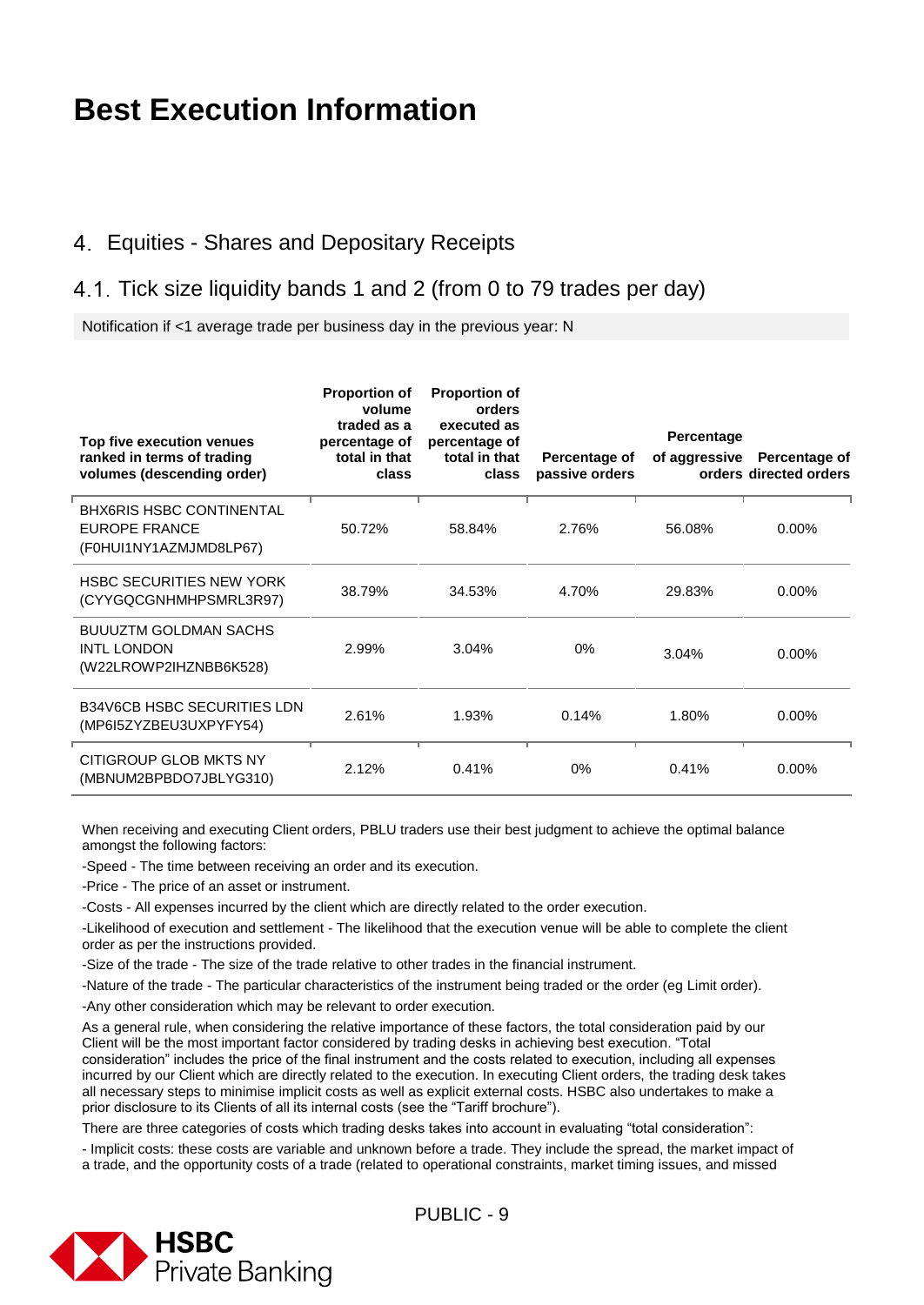trade costs). These costs depend fundamentally on the trade characteristics, the prevailing market conditions as well as the speed of execution.

- Explicit external costs, which include commissions, fees, taxes, exchange fees, clearing and settlement costs, or any other costs passed onto the Client by intermediaries participating on the transaction; and

- Explicit internal costs, which represent HSBC' remuneration through its commission or spread.

Whilst total consideration is of primary importance in achieving best execution, other factors identified above may also be instrumental in delivering the best possible execution result to the Client. Therefore, in evaluating the relative importance of all factors, HSBC will also take into account:

- the specific nature of the instrument traded;

- the market where such instrument is traded;

- the characteristics of the order relating to the instrument, including the size of the trade relative to other trades in the financial instrument and the need to minimise any possible impact of the order on the market.

HSBC maintains a process to review and mitigate any instances of conflicts arising through the normal course of business. HSBC ensures that all employees are aware of this process and take reasonable steps to identify conflicts of interest that arise or may arise in the course of providing any regulated activity to a client and which may adversely affect clients' interests.

HSBC/PBLU does not have any price arrangement with any execution venues.

Most flow allocated in previous year to HSBC London is now allocated to new entity HSBC Continental Europe in Paris following Brexit.

Trading desk doesn't treat categories of clients differently.

Exceptions to the regular process of order management may be allowed only with respect to illiquid financial instruments and unusually large orders, both of which may need to be "worked" during a given period of time, either in search of available liquidity or to ensure the least impact on market price. HSBC will advise its Clients of this fact prior to working the order.

As a general rule, Client orders are not aggregated and are executed on a timely manner and by order of chronological priority. However, there may be instances where Client orders will be bulked, in particular for orders placed on Client portfolios managed by HSBC on a discretionary basis. In all cases, orders can only be aggregated when:

i) The characteristics of the orders makes them suitable for aggregation;

- ii) HSBC determines that any such aggregation will not result in any disadvantage to a particular Client; and
- iii) In compliance with HSBC' allocation procedures (as may be applicable).

To avoid concentration of risk in external entities, exposure limits by counterparties were defined and are monitored prior to any trade.

The trader best price selection is potentially limited then by exposure threshold defined by credit risk function.

These limits apply as well to intra-group trades.

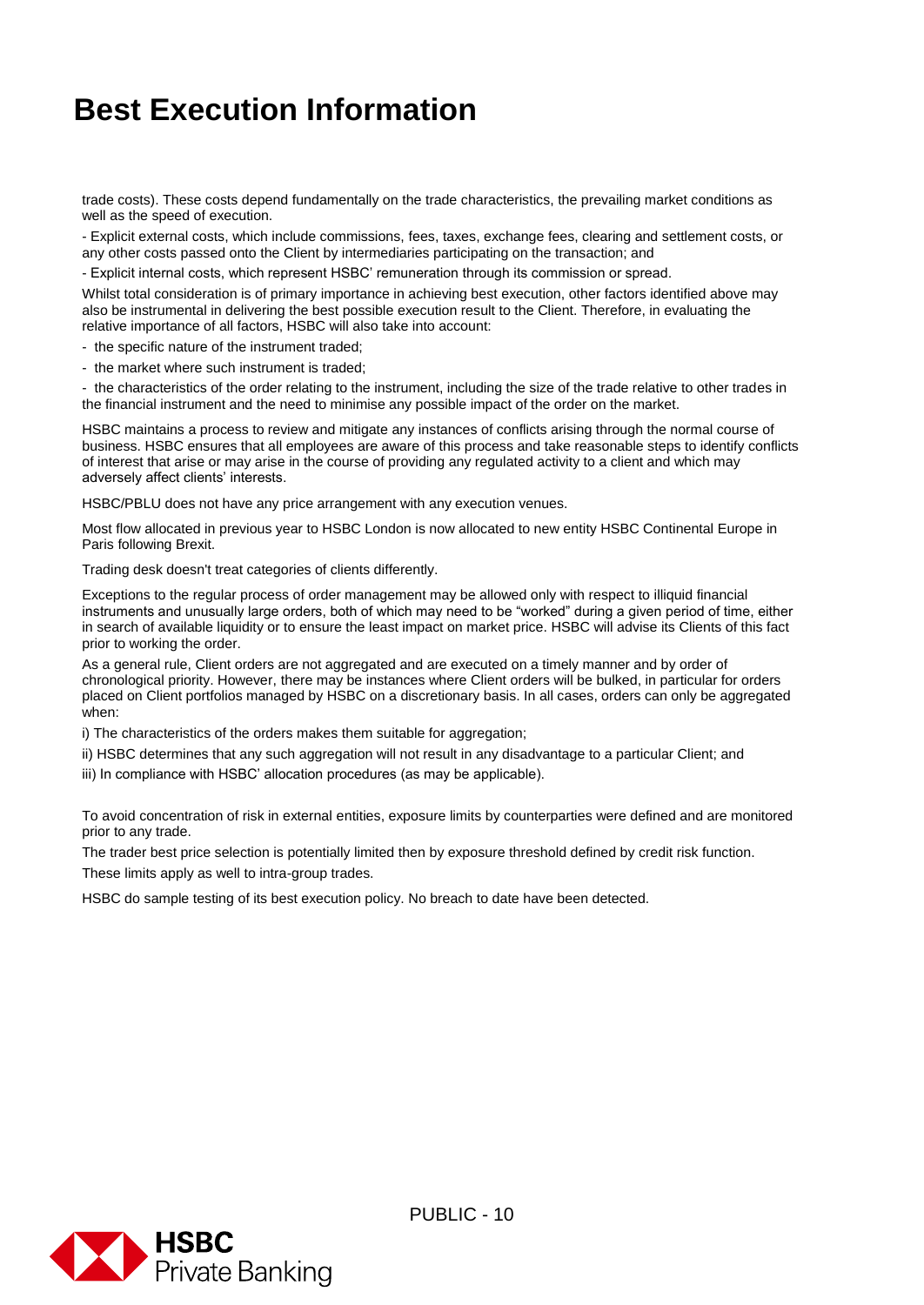#### <span id="page-10-0"></span>4.2. Tick size liquidity bands 3 and 4 (from 80 to 1 999 trades per day)

Notification if <1 average trade per business day in the previous year: N

| Top five execution venues<br>ranked in terms of trading<br>volumes (descending order) | <b>Proportion of</b><br>volume<br>traded as a<br>percentage of<br>total in that<br>class | <b>Proportion of</b><br>orders<br>executed as<br>percentage of<br>total in that<br>class | Percentage of<br>passive orders | Percentage | of aggressive Percentage of<br>orders directed orders |
|---------------------------------------------------------------------------------------|------------------------------------------------------------------------------------------|------------------------------------------------------------------------------------------|---------------------------------|------------|-------------------------------------------------------|
| <b>HSBC CONTINENTAL EUROPE</b><br><b>FRANCE</b><br>(F0HUI1NY1AZMJMD8LP67)             | 44.07%                                                                                   | 49.62%                                                                                   | 7.52%                           | 42.11%     | $0.00\%$                                              |
| <b>HSBC SECURITIES NEW YORK</b><br>(CYYGQCGNHMHPSMRL3R97)                             | 39.68%                                                                                   | 40.23%                                                                                   | 7.14%                           | 33.08%     | $0.00\%$                                              |
| <b>KEPLER CHEUVREUX PARIS</b><br>(9695005EOZG9X8IRJD84)                               | 9.23%                                                                                    | 0.38%                                                                                    | 0.38%                           | $0.00\%$   | $0.00\%$                                              |
| <b>GOLDMAN SACHS INTL</b><br><b>LONDON</b><br>(W22LROWP2IHZNBB6K528)                  | 6.03%                                                                                    | 8.27%                                                                                    | $0.00\%$                        | 8.27%      | $0.00\%$                                              |
| <b>B34V6CB HSBC SECURITIES</b><br>LDN (MP6I5ZYZBEU3UXPYFY54)                          | 1.00%                                                                                    | 1.50%                                                                                    | 0.38%                           | 1.13%      | $0.00\%$                                              |

When receiving and executing Client orders, PBLU traders use their best judgment to achieve the optimal balance amongst the following factors:

-Speed - The time between receiving an order and its execution.

-Price - The price of an asset or instrument.

-Costs - All expenses incurred by the client which are directly related to the order execution.

-Likelihood of execution and settlement - The likelihood that the execution venue will be able to complete the client order as per the instructions provided.

-Size of the trade - The size of the trade relative to other trades in the financial instrument.

-Nature of the trade - The particular characteristics of the instrument being traded or the order (eg Limit order).

-Any other consideration which may be relevant to order execution.

As a general rule, when considering the relative importance of these factors, the total consideration paid by our Client will be the most important factor considered by trading desks in achieving best execution. "Total consideration" includes the price of the final instrument and the costs related to execution, including all expenses incurred by our Client which are directly related to the execution. In executing Client orders, the trading desk takes all necessary steps to minimise implicit costs as well as explicit external costs. HSBC also undertakes to make a prior disclosure to its Clients of all its internal costs (see the "Tariff brochure").

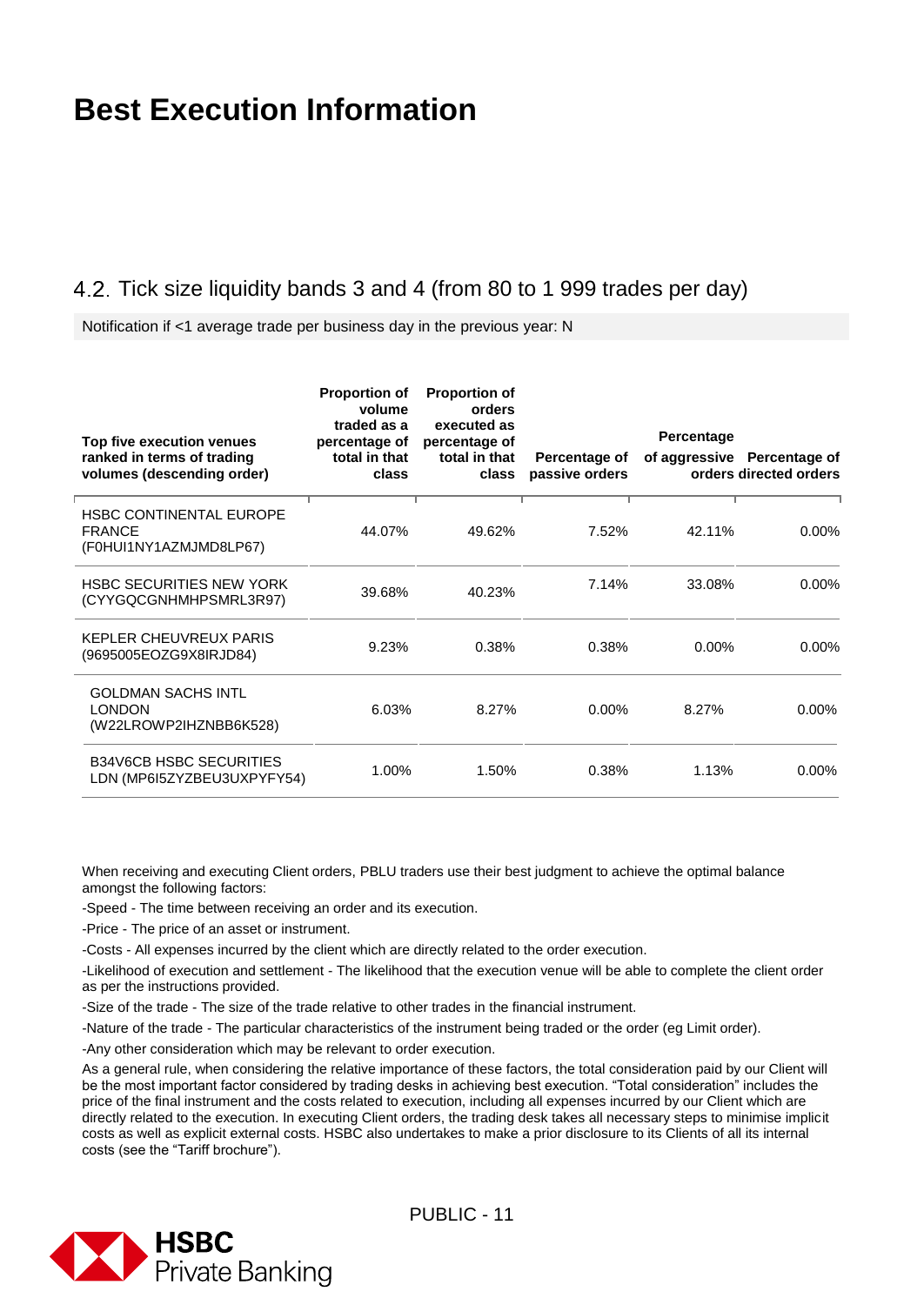There are three categories of costs which trading desks takes into account in evaluating "total consideration":

- Implicit costs: these costs are variable and unknown before a trade. They include the spread, the market impact of a trade, and the opportunity costs of a trade (related to operational constraints, market timing issues, and missed trade costs). These costs depend fundamentally on the trade characteristics, the prevailing market conditions as well as the speed of execution.

- Explicit external costs, which include commissions, fees, taxes, exchange fees, clearing and settlement costs, or any other costs passed onto the Client by intermediaries participating on the transaction; and

- Explicit internal costs, which represent HSBC' remuneration through its commission or spread.

Whilst total consideration is of primary importance in achieving best execution, other factors identified above may also be instrumental in delivering the best possible execution result to the Client. Therefore, in evaluating the relative importance of all factors, HSBC will also take into account:

- the specific nature of the instrument traded;

- the market where such instrument is traded;

- the characteristics of the order relating to the instrument, including the size of the trade relative to other trades in the financial instrument and the need to minimise any possible impact of the order on the market.

HSBC maintains a process to review and mitigate any instances of conflicts arising through the normal course of business. HSBC ensures that all employees are aware of this process and take reasonable steps to identify conflicts of interest that arise or may arise in the course of providing any regulated activity to a client and which may adversely affect clients' interests.

HSBC/PBLU does not have any price arrangement with any execution venues.

Most flow allocated in previous year to HSBC London is now allocated to new entity HSBC Continental Europe in Paris following Brexit.

Trading desk doesn't treat categories of clients differently.

Exceptions to the regular process of order management may be allowed only with respect to illiquid financial instruments and unusually large orders, both of which may need to be "worked" during a given period of time, either in search of available liquidity or to ensure the least impact on market price. HSBC will advise its Clients of this fact prior to working the order.

As a general rule, Client orders are not aggregated and are executed on a timely manner and by order of chronological priority. However, there may be instances where Client orders will be bulked, in particular for orders placed on Client portfolios managed by HSBC on a discretionary basis. In all cases, orders can only be aggregated when:

i) The characteristics of the orders makes them suitable for aggregation;

ii) HSBC determines that any such aggregation will not result in any disadvantage to a particular Client; and

iii) In compliance with HSBC' allocation procedures (as may be applicable).

To avoid concentration of risk in external entities, exposure limits by counterparties were defined and are monitored prior to any trade.

The trader best price selection is potentially limited then by exposure threshold defined by credit risk function. These limits apply as well to intra-group trades.

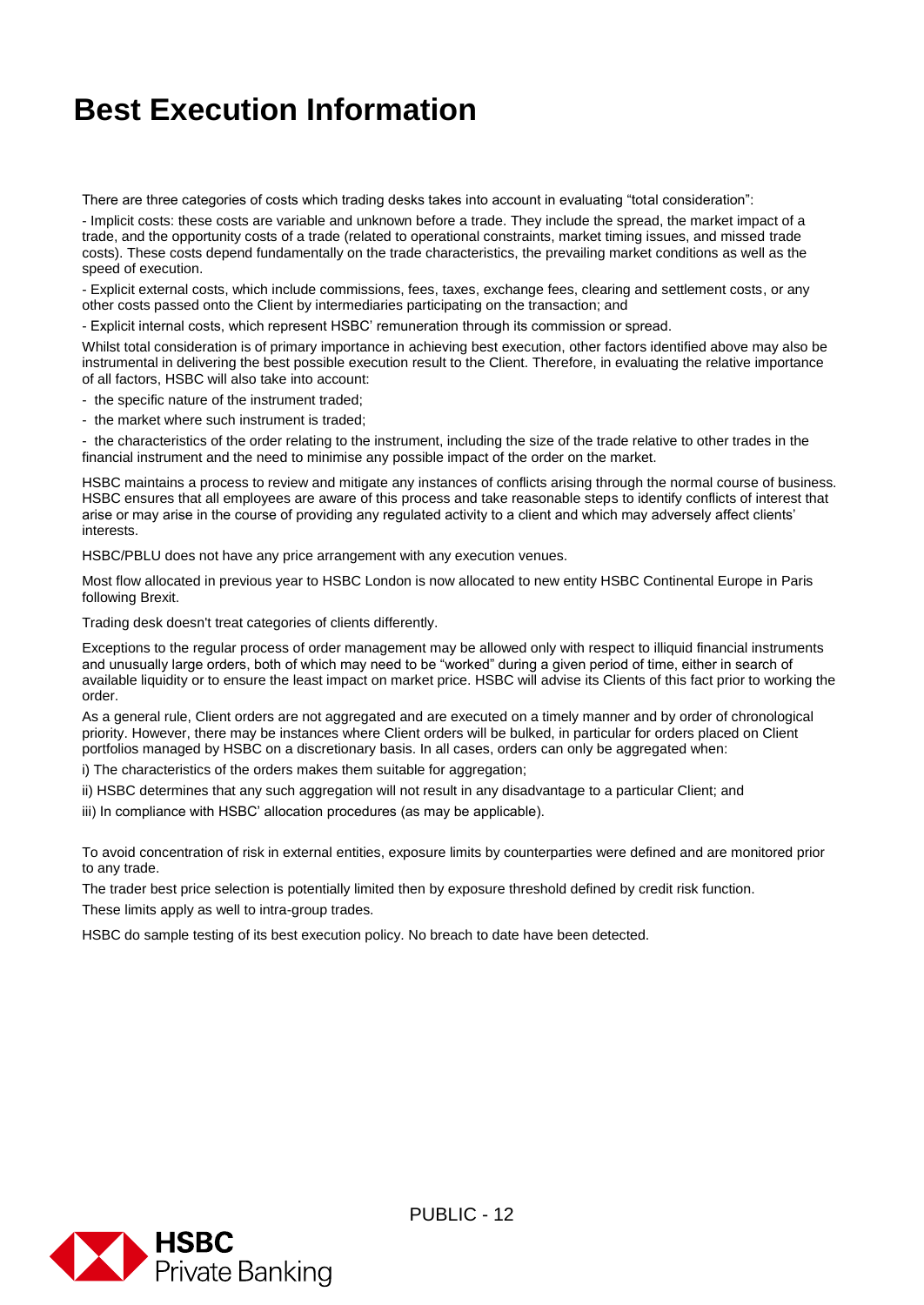#### <span id="page-12-0"></span>4.3. Tick size liquidity bands 5 and 6 (from 2 000 trades per day)

Notification if <1 average trade per business day in the previous year: N

| Top five execution venues<br>ranked in terms of trading<br>volumes (descending order) | <b>Proportion of</b><br>volume<br>traded as a<br>percentage of<br>total in that<br>class | <b>Proportion of</b><br>orders<br>executed as<br>percentage of<br>total in that<br>class | Percentage of<br>passive orders | Percentage | of aggressive Percentage of<br>orders directed orders |
|---------------------------------------------------------------------------------------|------------------------------------------------------------------------------------------|------------------------------------------------------------------------------------------|---------------------------------|------------|-------------------------------------------------------|
| <b>HSBC SECURITIES NEW YORK</b><br>(CYYGQCGNHMHPSMRL3R97)                             | 50.78%                                                                                   | 51.79%                                                                                   | 12.21%                          | 39.58%     | $0.00\%$                                              |
| <b>HSBC CONTINENTAL EUROPE</b><br><b>FRANCE</b><br>(F0HUI1NY1AZMJMD8LP67)             | 46.63%                                                                                   | 46.38%                                                                                   | 3.86%                           | 42.53%     | $0.00\%$                                              |
| <b>HSBC SECURITIES LDN</b><br>(MP6I5ZYZBEU3UXPYFY54)                                  | 2.09%                                                                                    | 1.39%                                                                                    | $0.00\%$                        | 1.39%      | $0.00\%$                                              |
| <b>GOLDMAN SACHS INTL LONDON</b><br>(W22LROWP2IHZNBB6K528)                            | 0.47%                                                                                    | 0.37%                                                                                    | $0.00\%$                        | 0.37%      | $0.00\%$                                              |
| KEPLER CHEUVREUX PARIS<br>(9695005EOZG9X8IRJD84)                                      | 0.03%                                                                                    | 0.05%                                                                                    | 0.05%                           | 0.00%      | $0.00\%$                                              |

When receiving and executing Client orders, PBLU traders use their best judgment to achieve the optimal balance amongst the following factors:

-Speed - The time between receiving an order and its execution.

-Price - The price of an asset or instrument.

-Costs - All expenses incurred by the client which are directly related to the order execution.

-Likelihood of execution and settlement - The likelihood that the execution venue will be able to complete the client order as per the instructions provided.

-Size of the trade - The size of the trade relative to other trades in the financial instrument.

-Nature of the trade - The particular characteristics of the instrument being traded or the order (eg Limit order).

-Any other consideration which may be relevant to order execution.

As a general rule, when considering the relative importance of these factors, the total consideration paid by our Client will be the most important factor considered by trading desks in achieving best execution. "Total consideration" includes the price of the final instrument and the costs related to execution, including all expenses incurred by our Client which are directly related to the execution. In executing Client orders, the trading desk takes all necessary steps to minimise implicit costs as well as explicit external costs. HSBC also undertakes to make a prior disclosure to its Clients of all its internal costs (see the "Tariff brochure").

There are three categories of costs which trading desks takes into account in evaluating "total consideration":

- Implicit costs: these costs are variable and unknown before a trade. They include the spread, the market impact of a trade, and the opportunity costs of a trade (related to operational constraints, market timing issues, and missed

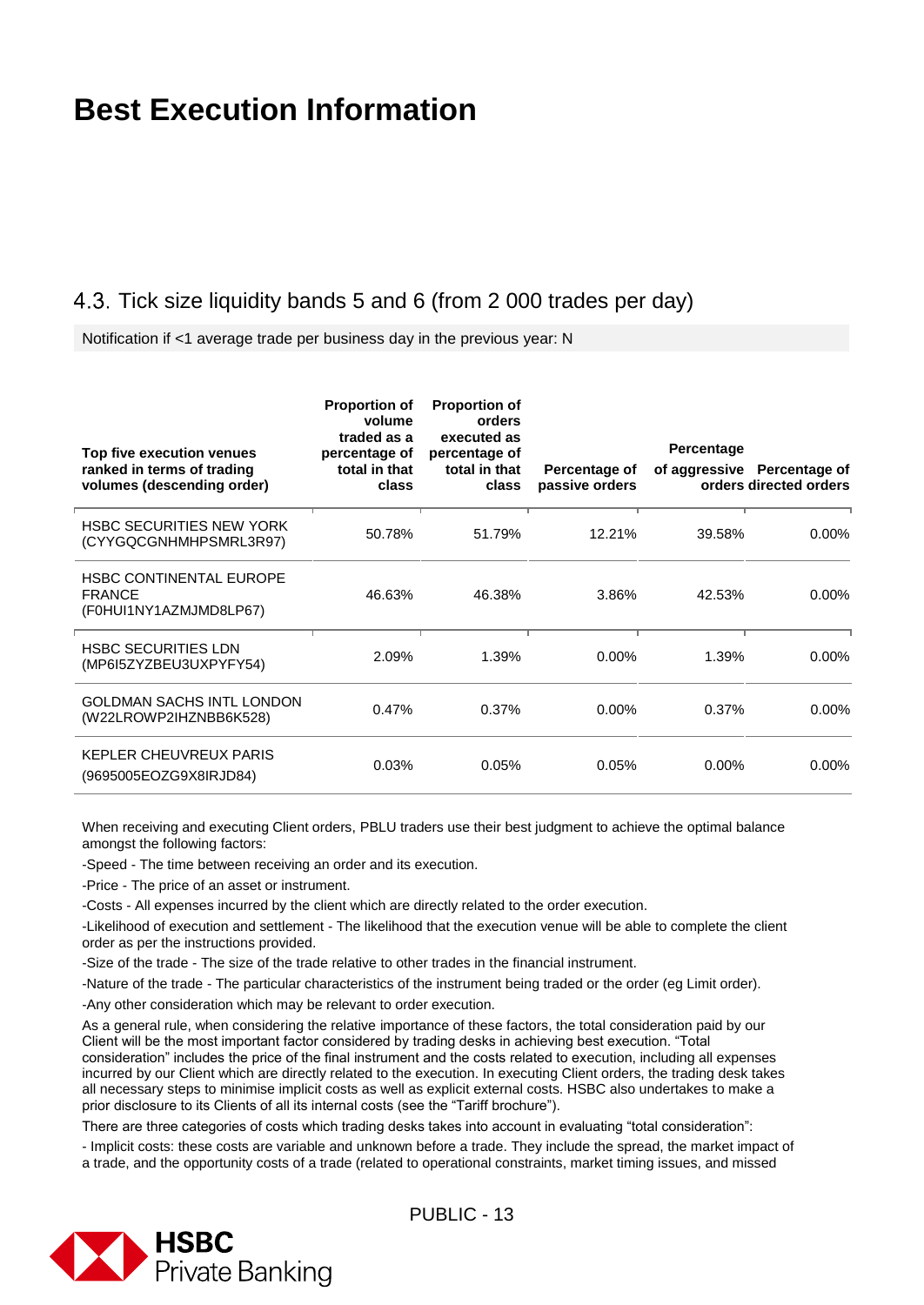trade costs). These costs depend fundamentally on the trade characteristics, the prevailing market conditions as well as the speed of execution.

- Explicit external costs, which include commissions, fees, taxes, exchange fees, clearing and settlement costs, or any other costs passed onto the Client by intermediaries participating on the transaction; and

- Explicit internal costs, which represent HSBC' remuneration through its commission or spread.

Whilst total consideration is of primary importance in achieving best execution, other factors identified above may also be instrumental in delivering the best possible execution result to the Client. Therefore, in evaluating the relative importance of all factors, HSBC will also take into account:

- the specific nature of the instrument traded;

- the market where such instrument is traded;

- the characteristics of the order relating to the instrument, including the size of the trade relative to other trades in the financial instrument and the need to minimise any possible impact of the order on the market.

HSBC maintains a process to review and mitigate any instances of conflicts arising through the normal course of business. HSBC ensures that all employees are aware of this process and take reasonable steps to identify conflicts of interest that arise or may arise in the course of providing any regulated activity to a client and which may adversely affect clients' interests.

HSBC/PBLU does not have any price arrangement with any execution venues.

Most flow allocated in previous year to HSBC London is now allocated to new entity HSBC Continental Europe in Paris following Brexit.

Trading desk doesn't treat categories of clients differently.

Exceptions to the regular process of order management may be allowed only with respect to illiquid financial instruments and unusually large orders, both of which may need to be "worked" during a given period of time, either in search of available liquidity or to ensure the least impact on market price. HSBC will advise its Clients of this fact prior to working the order.

As a general rule, Client orders are not aggregated and are executed on a timely manner and by order of chronological priority. However, there may be instances where Client orders will be bulked, in particular for orders placed on Client portfolios managed by HSBC on a discretionary basis. In all cases, orders can only be aggregated when:

i) The characteristics of the orders makes them suitable for aggregation;

- ii) HSBC determines that any such aggregation will not result in any disadvantage to a particular Client; and
- iii) In compliance with HSBC' allocation procedures (as may be applicable).

To avoid concentration of risk in external entities, exposure limits by counterparties were defined and are monitored prior to any trade.

The trader best price selection is potentially limited then by exposure threshold defined by credit risk function.

These limits apply as well to intra-group trades.

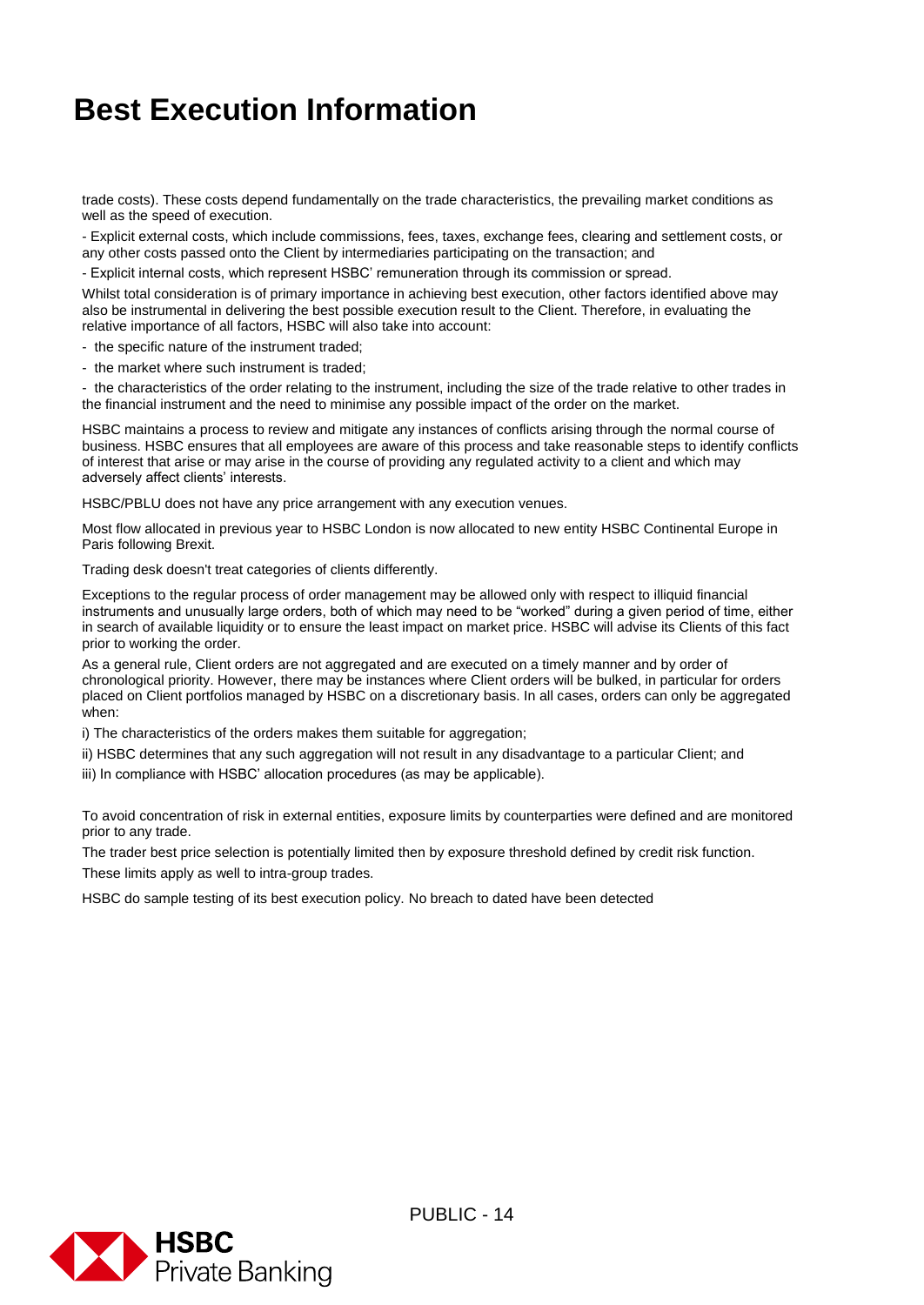#### <span id="page-14-0"></span>**5. Equity Derivatives**

Notification if <1 average trade per business day in the previous year: Y

| Top five execution venues<br>ranked in terms of trading<br>volumes (descending order) | <b>Proportion of</b><br>volume<br>traded as a<br>percentage of<br>total in that<br>class | <b>Proportion of</b><br>orders<br>executed as<br>percentage of<br>total in that<br>class | Percentage of<br>passive orders | Percentage | of aggressive Percentage of<br>orders directed orders |
|---------------------------------------------------------------------------------------|------------------------------------------------------------------------------------------|------------------------------------------------------------------------------------------|---------------------------------|------------|-------------------------------------------------------|
| <b>HSBC BANK PLC LONDON</b><br>(MP6I5ZYZBEU3UXPYFY54)                                 | 100.00%                                                                                  | 100.00%                                                                                  | 28.33%                          | 71.67%     | $0.00\%$                                              |

When receiving and executing Client orders, PBLU traders use their best judgment to achieve the optimal balance amongst the following factors:

-Speed - The time between receiving an order and its execution.

-Price - The price of an asset or instrument.

-Costs - All expenses incurred by the client which are directly related to the order execution.

-Likelihood of execution and settlement - The likelihood that the execution venue will be able to complete the client order as per the instructions provided.

-Size of the trade - The size of the trade relative to other trades in the financial instrument.

-Nature of the trade - The particular characteristics of the instrument being traded or the order (eg Limit order).

-Any other consideration which may be relevant to order execution.

As a general rule, when considering the relative importance of these factors, the total consideration paid by our Client will be the most important factor considered by trading desks in achieving best execution. "Total consideration" includes the price of the final instrument and the costs related to execution, including all expenses incurred by our Client which are directly related to the execution. In executing Client orders, the trading desk takes all necessary steps to minimise implicit costs as well as explicit external costs. HSBC also undertakes to make a prior disclosure to its Clients of all its internal costs (see the "Tariff brochure").

There are three categories of costs which trading desks takes into account in evaluating "total consideration":

- Implicit costs: these costs are variable and unknown before a trade. They include the spread, the market impact of a trade, and the opportunity costs of a trade (related to operational constraints, market timing issues, and missed trade costs). These costs depend fundamentally on the trade characteristics, the prevailing market conditions as well as the speed of execution.

- Explicit external costs, which include commissions, fees, taxes, exchange fees, clearing and settlement costs, or any other costs passed onto the Client by intermediaries participating on the transaction; and

- Explicit internal costs, which represent HSBC' remuneration through its commission or spread.

Whilst total consideration is of primary importance in achieving best execution, other factors identified above may also be instrumental in delivering the best possible execution result to the Client. Therefore, in evaluating the relative importance of all factors, HSBC will also take into account:

- the specific nature of the instrument traded;

- the market where such instrument is traded;

- the characteristics of the order relating to the instrument, including the size of the trade relative to other trades in the financial instrument and the need to minimise any possible impact of the order on the market.

HSBC maintains a process to review and mitigate any instances of conflicts arising through the normal course of business. HSBC ensures that all employees are aware of this process and take reasonable steps to identify conflicts

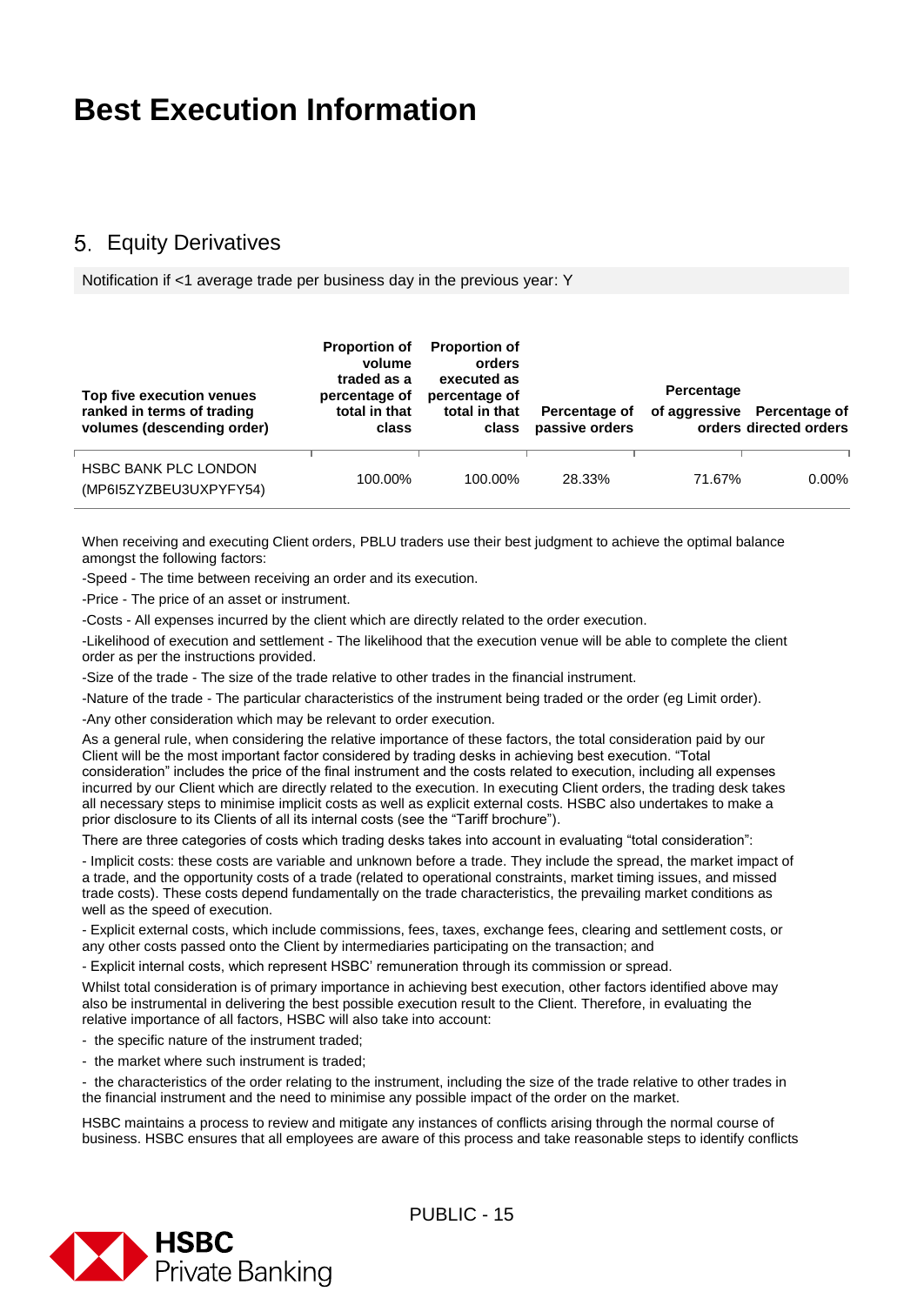of interest that arise or may arise in the course of providing any regulated activity to a client and which may adversely affect clients' interests.

HSBC does not have any price arrangement with any execution venues. Where trading desk does not trade a particular instrument with a full range of counterparties and use only HSBC Global Banking and Markets ("GB&M") or a third party to execute client orders, HSBC is considered to be in a closed architecture environment. This requires HSBC, on a best efforts basis, to compare the prices obtained from GB&M with an alternative available pricing source (e.g. via Bloomberg or Reuters) for those financial instruments where this information is readily publicly available.

Where HSBC believes that the price provided by GB&M or a third party is not competitive or where there is no directly comparable investment (when dealing with simple products/structures), HSBC informs clients on a best efforts basis and where achievable obtain the client's consent before executing the transaction with GB&M or a third party.

No change in the list of execution venues listed when compared to previous reporting period.

Trading desk doesn't treat categories of clients differently.

Exceptions to the regular process of order management may be allowed only with respect to illiquid financial instruments and unusually large orders, both of which may need to be "worked" during a given period of time, either in search of available liquidity or to ensure the least impact on market price. HSBC will advise its Clients of this fact prior to working the order.

As a general rule, Client orders are not aggregated and are executed on a timely manner and by order of chronological priority. However, there may be instances where Client orders will be bulked, in particular for orders placed on Client portfolios managed by HSBC on a discretionary basis. In all cases, orders can only be aggregated when:

i) The characteristics of the orders makes them suitable for aggregation;

ii) HSBC determines that any such aggregation will not result in any disadvantage to a particular Client; and

iii) In compliance with HSBC' allocation procedures (as may be applicable).

To avoid concentration of risk in external entities, exposure limits by counterparties were defined and are monitored prior to any trade.

The trader best price selection is potentially limited then by exposure threshold defined by credit risk function.

These limits apply as well to intra-group trades.

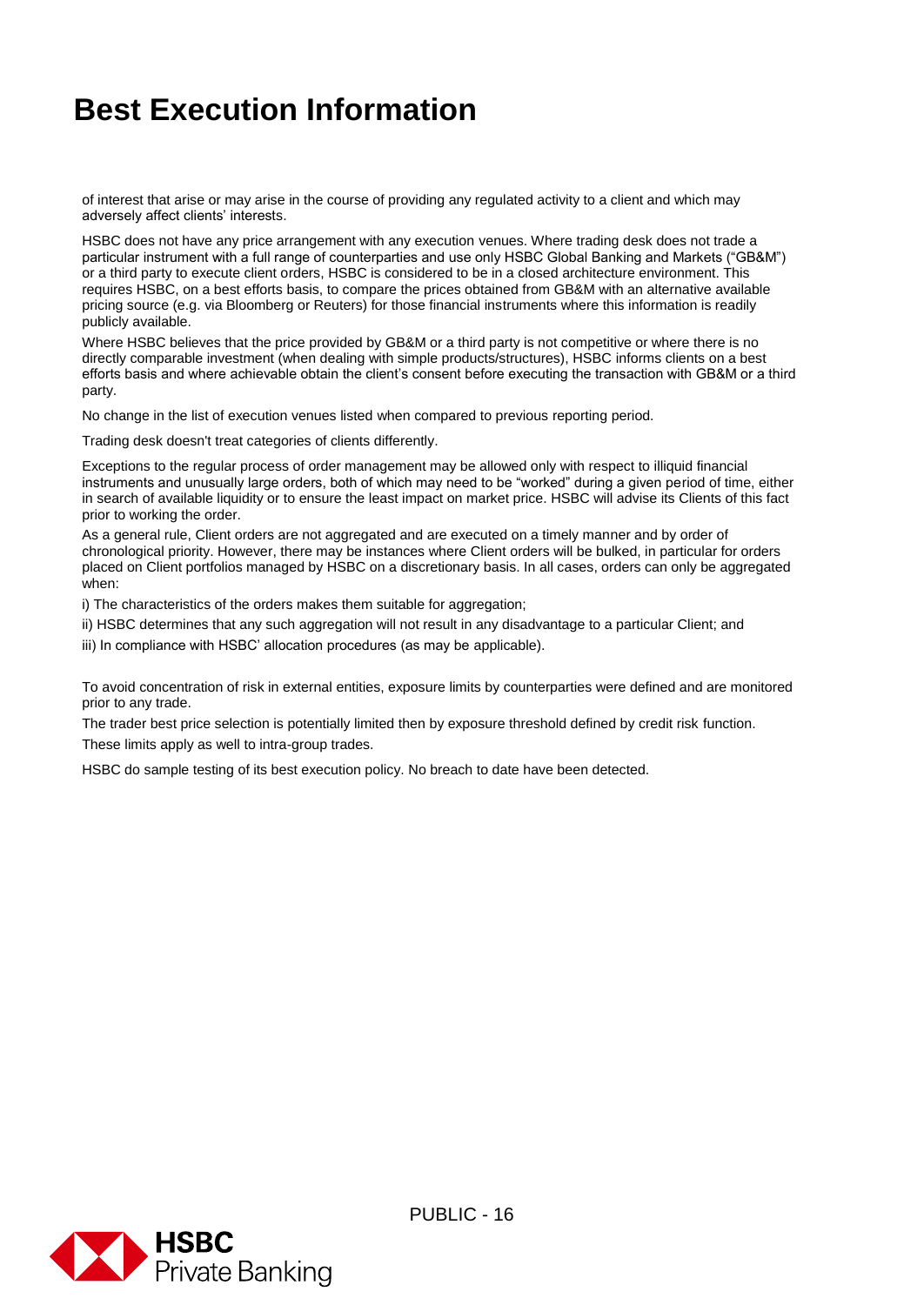#### <span id="page-16-0"></span>Exchange Traded Products

Notification if <1 average trade per business day in the previous year: N

| Top five execution venues<br>ranked in terms of trading<br>volumes (descending order) | <b>Proportion of</b><br>volume<br>traded as a<br>percentage of<br>total in that<br>class | <b>Proportion of</b><br>orders<br>executed as<br>percentage of<br>total in that<br>class | Percentage of<br>passive orders | Percentage | of aggressive Percentage of<br>orders directed orders |
|---------------------------------------------------------------------------------------|------------------------------------------------------------------------------------------|------------------------------------------------------------------------------------------|---------------------------------|------------|-------------------------------------------------------|
| <b>HSBC CONTINENTAL EUROPE</b><br><b>FRANCE</b><br>(F0HUI1NY1AZMJMD8LP67)             | 83.75%                                                                                   | 92.9%                                                                                    | 0.37%                           | 92.54%     | $0.00\%$                                              |
| <b>HSBC SECURITIES NEW YORK</b><br>(CYYGQCGNHMHPSMRL3R97)                             | 12.23%                                                                                   | 5.49%                                                                                    | 0.15%                           | 5.34%      | $0.00\%$                                              |
| KEPLER CHEUVREUX PARIS<br>(9695005EOZG9X8IRJD84)                                      | 2.17%                                                                                    | 0.22%                                                                                    | $0.00\%$                        | 0.22%      | $0.00\%$                                              |
| <b>B34V6CB HSBC SECURITIES LDN</b><br>(MP6I5ZYZBEU3UXPYFY54)                          | 1.21%                                                                                    | 1.24%                                                                                    | $0.00\%$                        | 1.24%      | $0.00\%$                                              |
| CITIGROUP GLOBAL MARKET<br>(XKZZ2JZF41MRHTR1V493)                                     | 0.46%                                                                                    | $0.07\%$                                                                                 | $0.00\%$                        | $0.07\%$   | $0.00\%$                                              |

When receiving and executing Client orders, PBLU traders use their best judgment to achieve the optimal balance amongst the following factors:

-Speed - The time between receiving an order and its execution.

-Price - The price of an asset or instrument.

-Costs - All expenses incurred by the client which are directly related to the order execution.

-Likelihood of execution and settlement - The likelihood that the execution venue will be able to complete the client order as per the instructions provided.

-Size of the trade - The size of the trade relative to other trades in the financial instrument.

-Nature of the trade - The particular characteristics of the instrument being traded or the order (eg Limit order).

-Any other consideration which may be relevant to order execution.

As a general rule, when considering the relative importance of these factors, the total consideration paid by our Client will be the most important factor considered by trading desks in achieving best execution. "Total consideration" includes the price of the final instrument and the costs related to execution, including all expenses incurred by our Client which are directly related to the execution. In executing Client orders, the trading desk takes all necessary steps to minimise implicit costs as well as explicit external costs. HSBC also undertakes to make a prior disclosure to its Clients of all its internal costs (see the "Tariff brochure").

There are three categories of costs which trading desks takes into account in evaluating "total consideration":

- Implicit costs: these costs are variable and unknown before a trade. They include the spread, the market impact of a trade, and the opportunity costs of a trade (related to operational constraints, market timing issues, and missed trade costs). These costs depend fundamentally on the trade characteristics, the prevailing market conditions as well as the speed of execution.

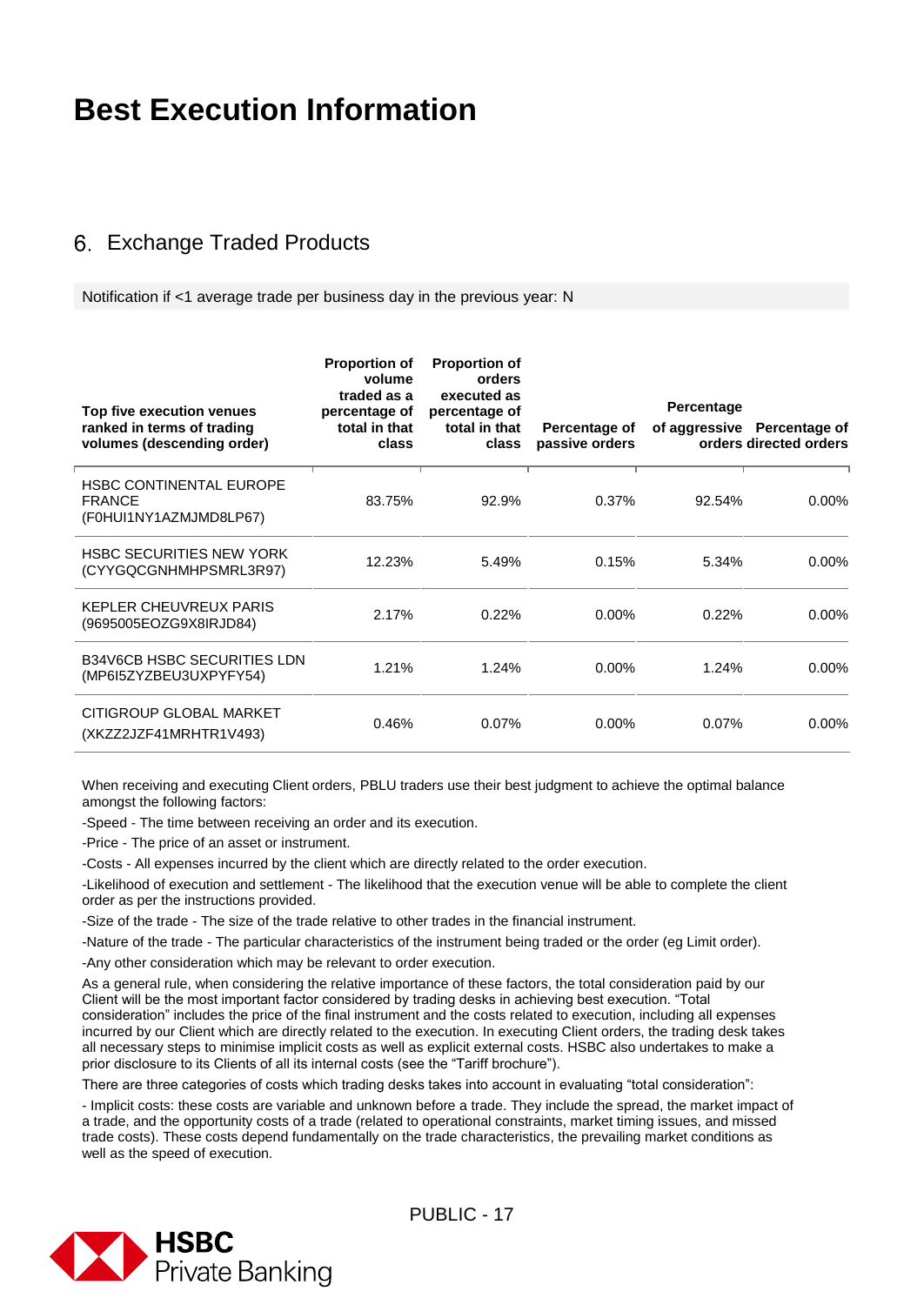- Explicit external costs, which include commissions, fees, taxes, exchange fees, clearing and settlement costs, or any other costs passed onto the Client by intermediaries participating on the transaction; and

- Explicit internal costs, which represent HSBC' remuneration through its commission or spread.

Whilst total consideration is of primary importance in achieving best execution, other factors identified above may also be instrumental in delivering the best possible execution result to the Client. Therefore, in evaluating the relative importance of all factors, HSBC will also take into account:

- the specific nature of the instrument traded;

- the market where such instrument is traded;

- the characteristics of the order relating to the instrument, including the size of the trade relative to other trades in the financial instrument and the need to minimise any possible impact of the order on the market.

HSBC maintains a process to review and mitigate any instances of conflicts arising through the normal course of business. HSBC ensures that all employees are aware of this process and take reasonable steps to identify conflicts of interest that arise or may arise in the course of providing any regulated activity to a client and which may adversely affect clients' interests.

HSBC/PBLU does not have any price arrangement with any execution venues.

Most flow allocated in previous year to HSBC London is now allocated to new entity HSBC Continental Europe in Paris following Brexit.

Trading desk doesn't treat categories of clients differently.

Exceptions to the regular process of order management may be allowed only with respect to illiquid financial instruments and unusually large orders, both of which may need to be "worked" during a given period of time, either in search of available liquidity or to ensure the least impact on market price. HSBC will advise its Clients of this fact prior to working the order.

As a general rule, Client orders are not aggregated and are executed on a timely manner and by order of chronological priority. However, there may be instances where Client orders will be bulked, in particular for orders placed on Client portfolios managed by HSBC on a discretionary basis. In all cases, orders can only be aggregated when:

i) The characteristics of the orders makes them suitable for aggregation;

ii) HSBC determines that any such aggregation will not result in any disadvantage to a particular Client; and

iii) In compliance with HSBC' allocation procedures (as may be applicable).

To avoid concentration of risk in external entities, exposure limits by counterparties were defined and are monitored prior to any trade.

The trader best price selection is potentially limited then by exposure threshold defined by credit risk function. These limits apply as well to intra-group trades.

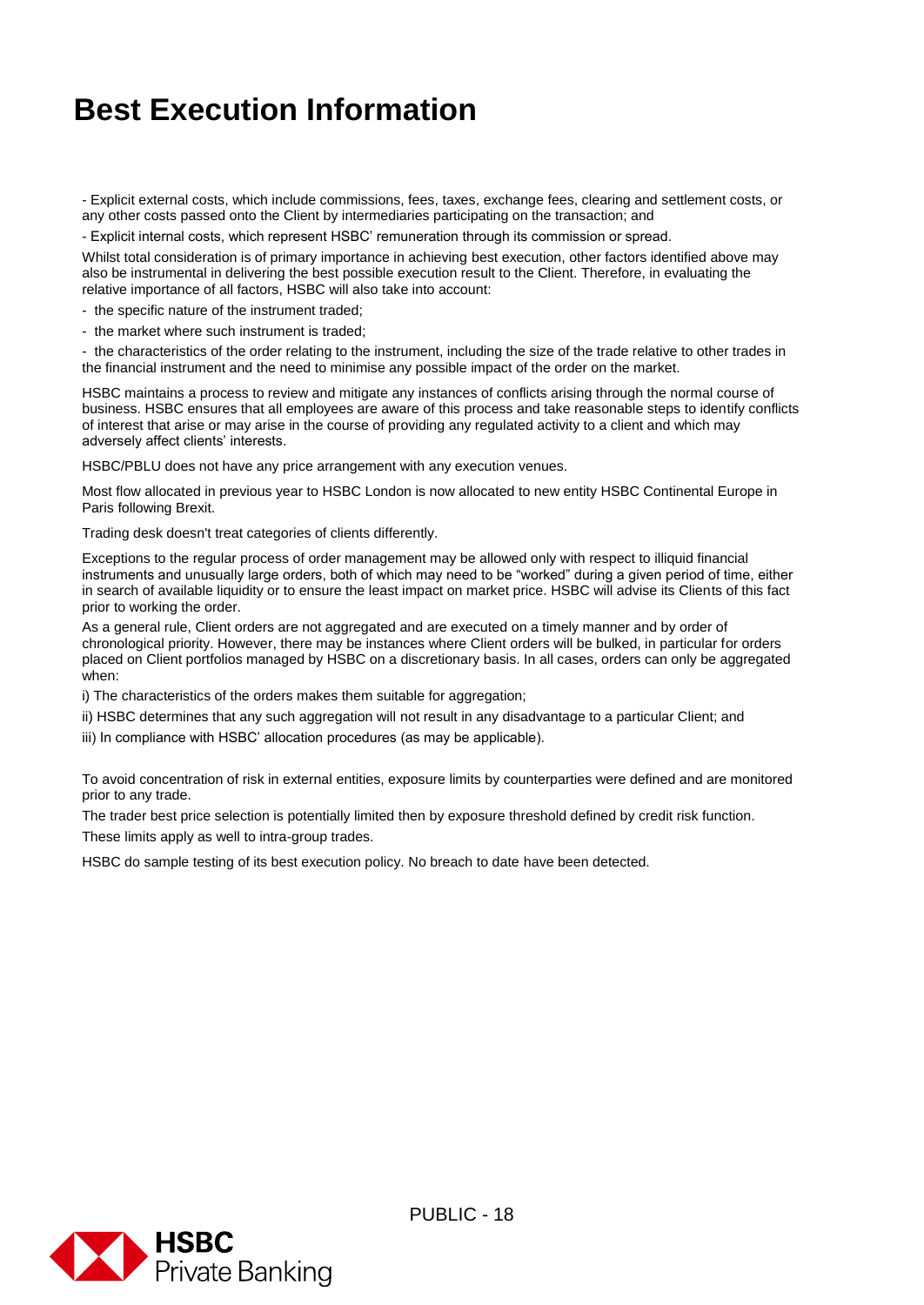#### <span id="page-18-0"></span>Securitized Derivatives

Notification if <1 average trade per business day in the previous year: Y

| Top five execution venues<br>ranked in terms of trading<br>volumes (descending order) | <b>Proportion of</b><br>volume<br>traded as a<br>percentage of<br>total in that<br>class | <b>Proportion of</b><br>orders<br>executed as<br>percentage of<br>total in that<br>class | Percentage of<br>passive orders | Percentage | of aggressive Percentage of<br>orders directed orders |
|---------------------------------------------------------------------------------------|------------------------------------------------------------------------------------------|------------------------------------------------------------------------------------------|---------------------------------|------------|-------------------------------------------------------|
| <b>BARCLAYS PLC LONDON</b><br>(G5GSEF7VJP5I7OUK5573)                                  | 52.44%                                                                                   | 22.73%                                                                                   | $0\%$                           | 22.73%     | 00.00%                                                |
| <b>CREDIT AGRICOLE CORP PARIS</b><br>(1VUV7VQFKUOQSJ21A208)                           | 19.00%                                                                                   | 13.64%                                                                                   | $0\%$                           | 13.64%     | 00.00%                                                |
| <b>BUXK80F HSBC BANK PLC</b><br>(MP6I5ZYZBEU3UXPYFY54)                                | 18.97%                                                                                   | 22.73%                                                                                   | $0\%$                           | 22.73%     | 00.00%                                                |
| <b>BNP PARIBAS SA PARIS</b><br>(R0MUWSFPU8MPRO8K5P83)                                 | 7.09%                                                                                    | 13.64%                                                                                   | $0\%$                           | 13.64%     | 00.00%                                                |
| BTZ22U7 UBS AG ZURICH<br>(BFM8T61CT2L1QCEMIK50)                                       | 2.47%                                                                                    | 4.55%                                                                                    | $0\%$                           | 4.55%      | 00.00%                                                |

When receiving and executing Client orders, PBLU traders use their best judgment to achieve the optimal balance amongst the following factors:

-Speed - The time between receiving an order and its execution.

-Price - The price of an asset or instrument.

-Costs - All expenses incurred by the client which are directly related to the order execution.

-Likelihood of execution and settlement - The likelihood that the execution venue will be able to complete the client order as per the instructions provided.

-Size of the trade - The size of the trade relative to other trades in the financial instrument.

-Nature of the trade - The particular characteristics of the instrument being traded or the order (eg Limit order).

-Any other consideration which may be relevant to order execution.

As a general rule, when considering the relative importance of these factors, the total consideration paid by our Client will be the most important factor considered by trading desks in achieving best execution. "Total consideration" includes the price of the final instrument and the costs related to execution, including all expenses incurred by our Client which are directly related to the execution. In executing Client orders, the trading desk takes all necessary steps to minimise implicit costs as well as explicit external costs. HSBC also undertakes to make a prior disclosure to its Clients of all its internal costs (see the "Tariff brochure").

There are three categories of costs which trading desks takes into account in evaluating "total consideration":

- Implicit costs: these costs are variable and unknown before a trade. They include the spread, the market impact of a trade, and the opportunity costs of a trade (related to operational constraints, market timing issues, and missed trade costs). These costs depend fundamentally on the trade characteristics, the prevailing market conditions as well as the speed of execution.

- Explicit external costs, which include commissions, fees, taxes, exchange fees, clearing and settlement costs, or any other costs passed onto the Client by intermediaries participating on the transaction; and

- Explicit internal costs, which represent HSBC' remuneration through its commission or spread.

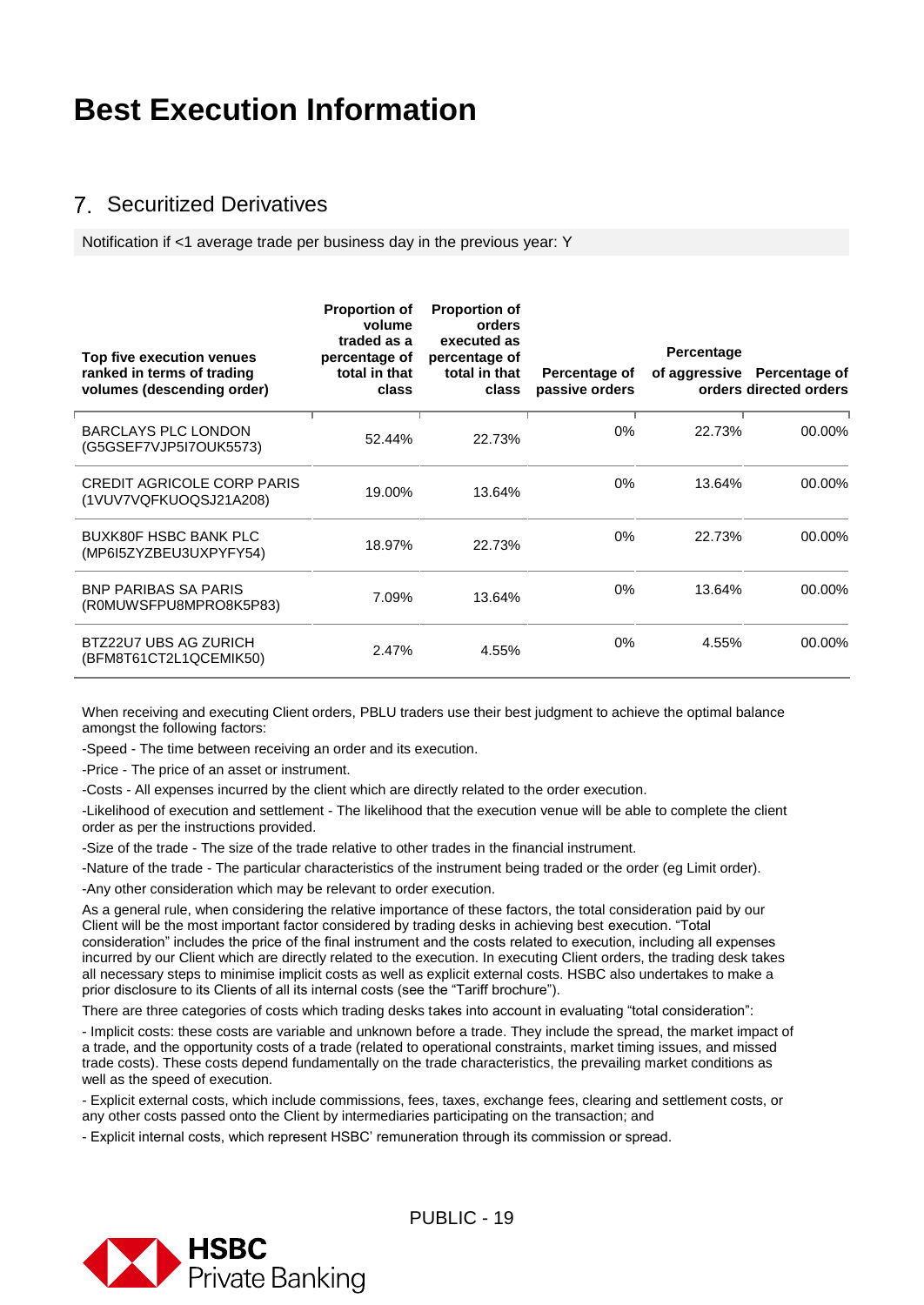Whilst total consideration is of primary importance in achieving best execution, other factors identified above may also be instrumental in delivering the best possible execution result to the Client. Therefore, in evaluating the relative importance of all factors, HSBC will also take into account:

- the specific nature of the instrument traded;
- the market where such instrument is traded;

- the characteristics of the order relating to the instrument, including the size of the trade relative to other trades in the financial instrument and the need to minimise any possible impact of the order on the market.

HSBC maintains a process to review and mitigate any instances of conflicts arising through the normal course of business. HSBC ensures that all employees are aware of this process and take reasonable steps to identify conflicts of interest that arise or may arise in the course of providing any regulated activity to a client and which may adversely affect clients' interests.

HSBC/PBLU does not have any price arrangement with any execution venues.

Compared to previous reporting period there is a larger allocation to Barclays due to flow of structured products selected by client from this issuer.

Trading desk doesn't treat categories of clients differently.

Exceptions to the regular process of order management may be allowed only with respect to illiquid financial instruments and unusually large orders, both of which may need to be "worked" during a given period of time, either in search of available liquidity or to ensure the least impact on market price. HSBC will advise its Clients of this fact prior to working the order.

As a general rule, Client orders are not aggregated and are executed on a timely manner and by order of chronological priority. However, there may be instances where Client orders will be bulked, in particular for orders placed on Client portfolios managed by HSBC on a discretionary basis. In all cases, orders can only be aggregated when:

i) The characteristics of the orders makes them suitable for aggregation;

ii) HSBC determines that any such aggregation will not result in any disadvantage to a particular Client; and

iii) In compliance with HSBC' allocation procedures (as may be applicable).

To avoid concentration of risk in external entities, exposure limits by counterparties were defined and are monitored prior to any trade.

The trader best price selection is potentially limited then by exposure threshold defined by credit risk function. These limits apply as well to intra-group trades.

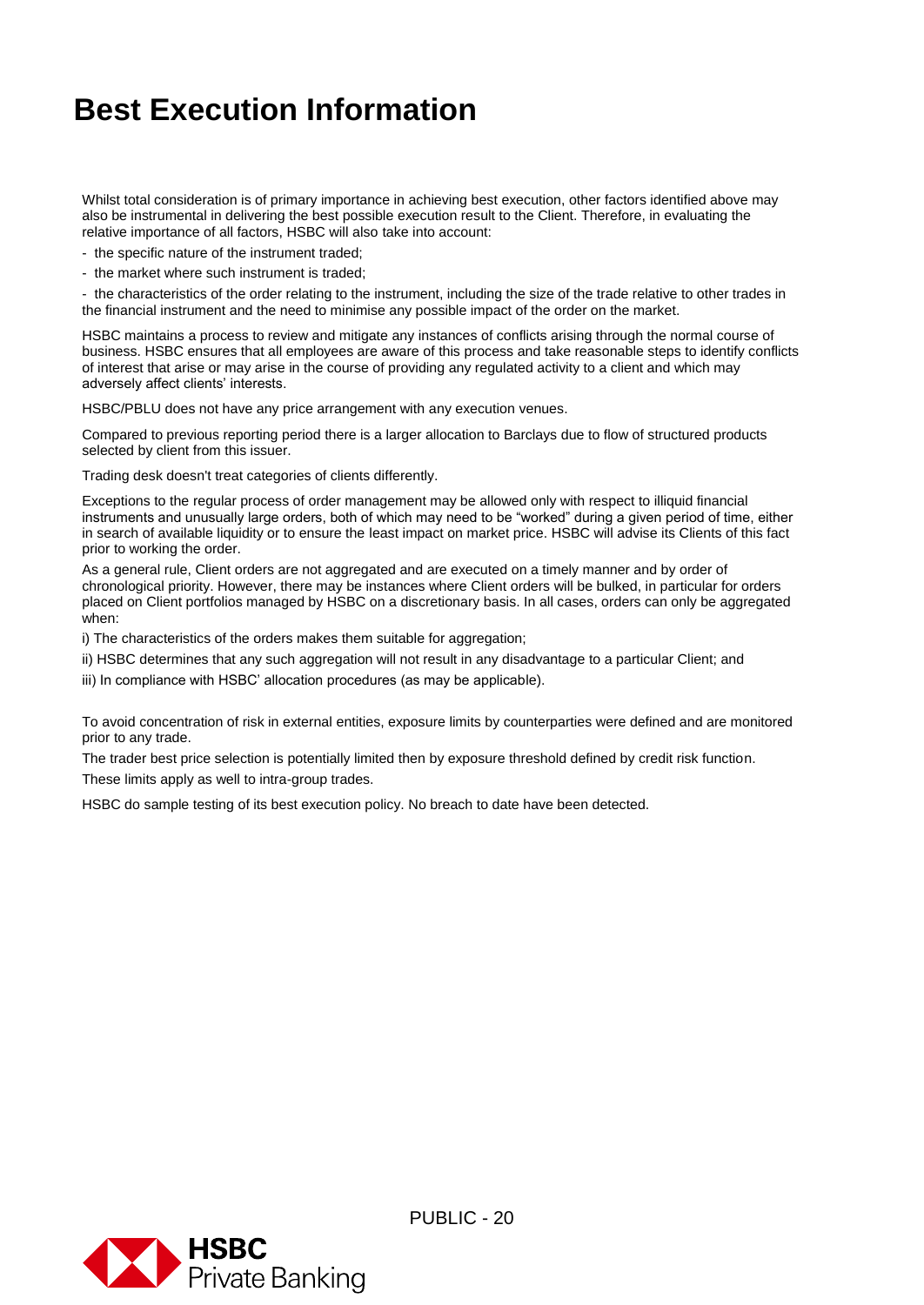#### <span id="page-20-0"></span>Other Instruments

Notification if <1 average trade per business day in the previous year: N

| Top five execution venues<br>ranked in terms of trading<br>volumes (descending order) | <b>Proportion of</b><br>volume<br>traded as a<br>percentage of<br>total in that<br>class | <b>Proportion of</b><br>orders<br>executed as<br>percentage of<br>total in that<br>class | Percentage of<br>passive orders | Percentage | of aggressive Percentage of<br>orders directed orders |
|---------------------------------------------------------------------------------------|------------------------------------------------------------------------------------------|------------------------------------------------------------------------------------------|---------------------------------|------------|-------------------------------------------------------|
| EUROCLEAR BANK SA / NV<br>(549300OZ46BRLZ8Y6F65)                                      | 89.89%                                                                                   | 90.99%                                                                                   | N/A                             | N/A        | 00.00%                                                |
| HSBC PB (Suisse) Geneva<br>(549300LM7URE8RZR5X06)                                     | 9.92%                                                                                    | 8.61%                                                                                    | <b>NA</b>                       | NA.        | 00.00%                                                |
| <b>HSBC CONTINENTAL EUROPE</b><br><b>LUXEMBOURG</b>                                   | 0.15%                                                                                    | 0.23%                                                                                    | N/A                             | N/A        | 00.00%                                                |
| HSBC PB (Suisse) Geneva<br>(549300LM7URE8RZR5X06)                                     | 0.02%                                                                                    | 0.06%                                                                                    | N/A                             | N/A        | 00.00%                                                |
| HSBC S.S. (IRELAND) LTD<br>(213800HVF4H4GD6WSK83)                                     | 0.01%                                                                                    | 0.06%                                                                                    | N/A                             | N/A        | 00.00%                                                |

When receiving and executing Client orders, PBLU traders use their best judgment to achieve the optimal balance amongst the following factors:

-Speed - The time between receiving an order and its execution.

-Price - The price of an asset or instrument.

-Costs - All expenses incurred by the client which are directly related to the order execution.

-Likelihood of execution and settlement - The likelihood that the execution venue will be able to complete the client order as per the instructions provided.

-Size of the trade - The size of the trade relative to other trades in the financial instrument.

-Nature of the trade - The particular characteristics of the instrument being traded or the order (eg Limit order).

-Any other consideration which may be relevant to order execution.

As a general rule, when considering the relative importance of these factors, the total consideration paid by our Client will be the most important factor considered by trading desks in achieving best execution. "Total consideration" includes the price of the final instrument and the costs related to execution, including all expenses incurred by our Client which are directly related to the execution. In executing Client orders, the trading desk takes all necessary steps to minimise implicit costs as well as explicit external costs. HSBC also undertakes to make a prior disclosure to its Clients of all its internal costs (see the "Tariff brochure").

There are three categories of costs which trading desks takes into account in evaluating "total consideration":

- Implicit costs: these costs are variable and unknown before a trade. They include the spread, the market impact of a trade, and the opportunity costs of a trade (related to operational constraints, market timing issues, and missed trade costs). These costs depend fundamentally on the trade characteristics, the prevailing market conditions as well as the speed of execution.

- Explicit external costs, which include commissions, fees, taxes, exchange fees, clearing and settlement costs, or any other costs passed onto the Client by intermediaries participating on the transaction; and

- Explicit internal costs, which represent HSBC' remuneration through its commission or spread.